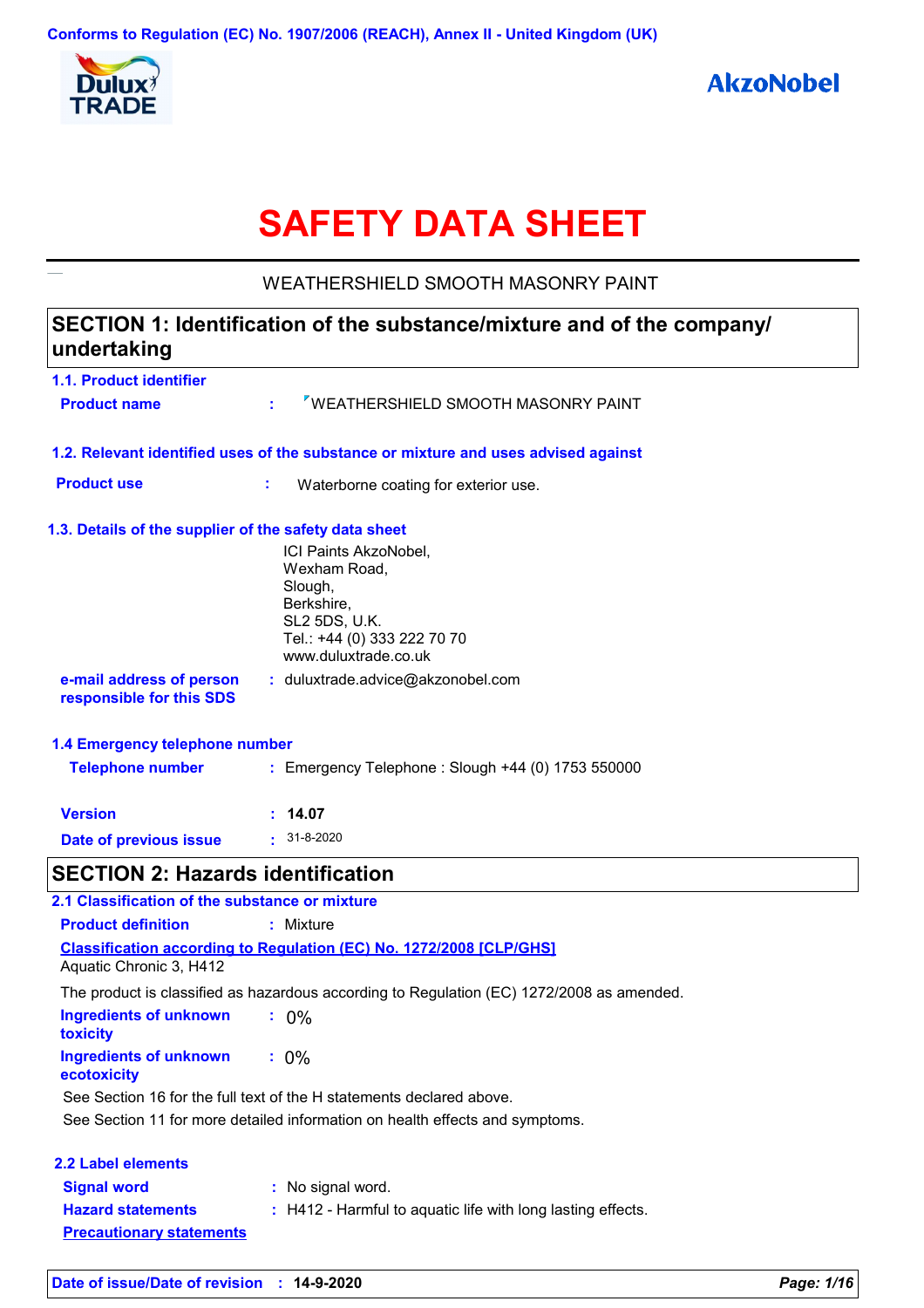## **SECTION 2: Hazards identification**

| <b>General</b>                                                                                                                                                  | : P102 - Keep out of reach of children.<br>P101 - If medical advice is needed, have product container or label at hand.                                                                                                                |
|-----------------------------------------------------------------------------------------------------------------------------------------------------------------|----------------------------------------------------------------------------------------------------------------------------------------------------------------------------------------------------------------------------------------|
| <b>Prevention</b>                                                                                                                                               | : P262 - Do not get in eyes, on skin, or on clothing.                                                                                                                                                                                  |
| <b>Response</b>                                                                                                                                                 | : P312 - Call a POISON CENTER or doctor/physician if you feel unwell.                                                                                                                                                                  |
| <b>Storage</b>                                                                                                                                                  | : Not applicable.                                                                                                                                                                                                                      |
| <b>Disposal</b>                                                                                                                                                 | : P501 - Dispose of contents and container in accordance with all local, regional,<br>national or international regulations.                                                                                                           |
| <b>Supplemental label</b><br>elements                                                                                                                           | : Contains C(M)IT/MIT(3:1), 1,2-benzisothiazol-3(2H)-one and 2-octyl-2H-isothiazol-<br>3-one. May produce an allergic reaction.<br>Warning! Hazardous respirable droplets may be formed when sprayed. Do not<br>breathe spray or mist. |
| <b>Annex XVII - Restrictions</b><br>on the manufacture,<br>placing on the market and<br>use of certain dangerous<br>substances, mixtures and<br><b>articles</b> | : Not applicable.                                                                                                                                                                                                                      |
| <b>Special packaging requirements</b>                                                                                                                           |                                                                                                                                                                                                                                        |
| <b>Containers to be fitted</b><br>with child-resistant<br>fastenings                                                                                            | : Not applicable.                                                                                                                                                                                                                      |
| <b>Tactile warning of danger : Not applicable.</b>                                                                                                              |                                                                                                                                                                                                                                        |
| 2.3 Other hazards                                                                                                                                               |                                                                                                                                                                                                                                        |

**Other hazards which do : not result in classification** : None known.

## **SECTION 3: Composition/information on ingredients**

| <b>3.2 Mixtures</b>            | : Mixture                                                       |               |                                                                                                                                                                                                   |             |
|--------------------------------|-----------------------------------------------------------------|---------------|---------------------------------------------------------------------------------------------------------------------------------------------------------------------------------------------------|-------------|
| <b>Product/ingredient name</b> | <b>Identifiers</b>                                              | $\frac{9}{6}$ | <b>Regulation (EC) No.</b><br>1272/2008 [CLP]                                                                                                                                                     | <b>Type</b> |
| bronopol (INN)                 | EC: 200-143-0<br>CAS: 52-51-7<br>Index:<br>603-085-00-8         | $≤0,1$        | Acute Tox. 4, H302<br>Acute Tox. 4, H312<br>Skin Irrit. 2, H315<br>Eye Dam. 1, H318<br><b>STOT SE 3, H335</b><br>Aquatic Acute 1, H400 (M=10)                                                     | $[1]$       |
| terbutryn                      | EC: 212-950-5<br>CAS: 886-50-0<br>Index: self<br>classification | ≤0,022        | Acute Tox. 4, H302<br>Skin Sens. 1, H317<br>Aquatic Acute 1, H400 (M=100)<br>Aquatic Chronic 1, H410 (M=100)                                                                                      | $[1]$       |
| pyrithione zinc                | EC: 236-671-3<br>CAS: 13463-41-7                                | ≤0,078        | Acute Tox. 3, H301<br>Acute Tox. 3, H331<br>Eye Dam. 1, H318<br>Aquatic Acute 1, H400 (M=100)<br>Aquatic Chronic 1, H410 (M=1)                                                                    | $[1]$       |
| octhilinone (ISO)              | EC: 247-761-7<br>CAS: 26530-20-1<br>Index:<br>613-112-00-5      | ≤0,012        | Acute Tox. 4, H302<br>Acute Tox. 3, H311<br>Acute Tox. 3, H331<br>Skin Corr. 1B, H314<br>Eye Dam. 1, H318<br>Skin Sens. 1, H317<br>Aquatic Acute 1, H400 (M=10)<br>Aquatic Chronic 1, H410 (M=10) | $[1]$       |
| 1,2-benzisothiazol-3(2H)-one   | EC: 220-120-9<br>CAS: 2634-33-5<br>Index:<br>613-088-00-6       | < 0.05        | Acute Tox. 4, H302<br>Skin Irrit. 2, H315<br>Eye Dam. 1, H318<br>Skin Sens. 1, H317<br>Aquatic Acute 1, H400 (M=1)                                                                                | $[1]$       |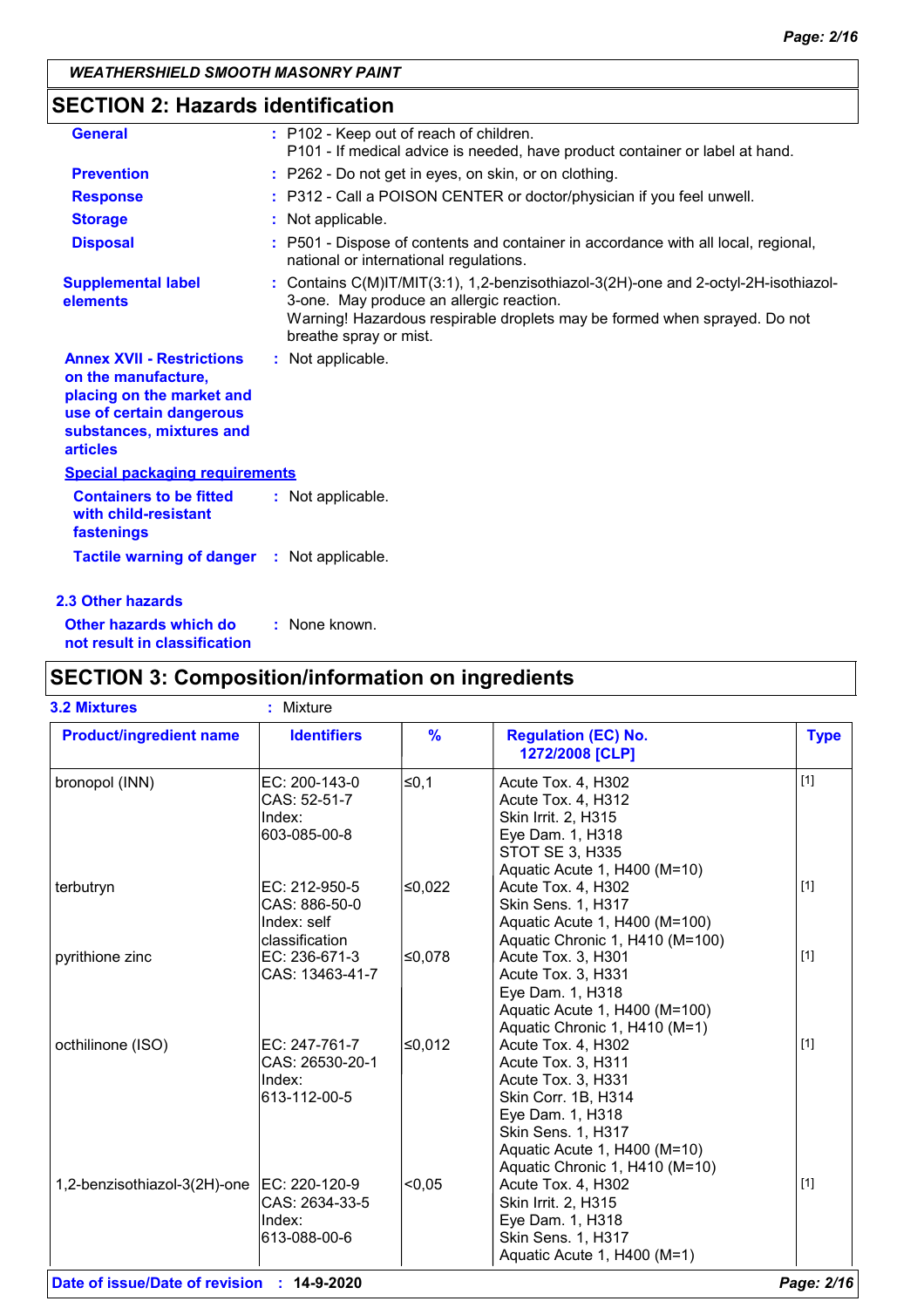## **SECTION 3: Composition/information on ingredients**

| SECTION 3: Composition/information on ingredients |                                                                                                                                                                             |                        |                                                                                                                                                                                                                                                                                                                                       |  |
|---------------------------------------------------|-----------------------------------------------------------------------------------------------------------------------------------------------------------------------------|------------------------|---------------------------------------------------------------------------------------------------------------------------------------------------------------------------------------------------------------------------------------------------------------------------------------------------------------------------------------|--|
| REACH #:                                          | ≤0,0012                                                                                                                                                                     | Acute Tox. 3, H301     | $[1]$                                                                                                                                                                                                                                                                                                                                 |  |
| 01-2120764691-48                                  |                                                                                                                                                                             | Acute Tox. 2, H310     |                                                                                                                                                                                                                                                                                                                                       |  |
| CAS: 55965-84-9                                   |                                                                                                                                                                             |                        |                                                                                                                                                                                                                                                                                                                                       |  |
| Index:                                            |                                                                                                                                                                             |                        |                                                                                                                                                                                                                                                                                                                                       |  |
|                                                   |                                                                                                                                                                             |                        |                                                                                                                                                                                                                                                                                                                                       |  |
|                                                   |                                                                                                                                                                             |                        |                                                                                                                                                                                                                                                                                                                                       |  |
|                                                   |                                                                                                                                                                             |                        |                                                                                                                                                                                                                                                                                                                                       |  |
|                                                   |                                                                                                                                                                             |                        |                                                                                                                                                                                                                                                                                                                                       |  |
|                                                   |                                                                                                                                                                             |                        | [1] [2]                                                                                                                                                                                                                                                                                                                               |  |
|                                                   |                                                                                                                                                                             |                        |                                                                                                                                                                                                                                                                                                                                       |  |
|                                                   |                                                                                                                                                                             |                        |                                                                                                                                                                                                                                                                                                                                       |  |
|                                                   |                                                                                                                                                                             |                        |                                                                                                                                                                                                                                                                                                                                       |  |
|                                                   |                                                                                                                                                                             |                        |                                                                                                                                                                                                                                                                                                                                       |  |
|                                                   |                                                                                                                                                                             |                        | [1] [2]                                                                                                                                                                                                                                                                                                                               |  |
|                                                   |                                                                                                                                                                             |                        |                                                                                                                                                                                                                                                                                                                                       |  |
|                                                   |                                                                                                                                                                             |                        |                                                                                                                                                                                                                                                                                                                                       |  |
|                                                   |                                                                                                                                                                             |                        |                                                                                                                                                                                                                                                                                                                                       |  |
|                                                   |                                                                                                                                                                             |                        |                                                                                                                                                                                                                                                                                                                                       |  |
| <b>IREACH #:</b>                                  |                                                                                                                                                                             |                        | [1] [2]                                                                                                                                                                                                                                                                                                                               |  |
| 01-2119539477-28                                  |                                                                                                                                                                             |                        |                                                                                                                                                                                                                                                                                                                                       |  |
| EC: 203-545-4                                     |                                                                                                                                                                             | Carc. 2, H351          |                                                                                                                                                                                                                                                                                                                                       |  |
| CAS: 108-05-4                                     |                                                                                                                                                                             | STOT SE 3, H335        |                                                                                                                                                                                                                                                                                                                                       |  |
| Index:                                            |                                                                                                                                                                             |                        |                                                                                                                                                                                                                                                                                                                                       |  |
| 607-023-00-0                                      |                                                                                                                                                                             |                        |                                                                                                                                                                                                                                                                                                                                       |  |
|                                                   |                                                                                                                                                                             | See Section 16 for     |                                                                                                                                                                                                                                                                                                                                       |  |
|                                                   |                                                                                                                                                                             | the full text of the H |                                                                                                                                                                                                                                                                                                                                       |  |
|                                                   |                                                                                                                                                                             | statements declared    |                                                                                                                                                                                                                                                                                                                                       |  |
|                                                   |                                                                                                                                                                             | above.                 |                                                                                                                                                                                                                                                                                                                                       |  |
|                                                   | 613-167-00-5<br><b>IREACH #:</b><br>01-2119475104-44<br>EC: 203-961-6<br>CAS: 112-34-5<br>Index:<br>603-096-00-8<br>EC: 200-659-6<br>CAS: 67-56-1<br>Index:<br>603-001-00-X | l≤0,1<br>$0.1$<br>≤0,1 | Acute Tox. 2, H330<br>Skin Corr. 1C, H314<br>Eye Dam. 1, H318<br>Skin Sens. 1A, H317<br>Aquatic Acute 1, H400 (M=100)<br>Aquatic Chronic 1, H410 (M=100)<br>Eye Irrit. 2, H319<br>Flam. Liq. 2, H225<br>Acute Tox. 3, H301<br>Acute Tox. 3, H311<br>Acute Tox. 3, H331<br>STOT SE 1, H370<br>Flam. Liq. 2, H225<br>Acute Tox. 4, H332 |  |

There are no additional ingredients present which, within the current knowledge of the supplier and in the

concentrations applicable, are classified as hazardous to health or the environment, are PBTs, vPvBs or Substances of equivalent concern, or have been assigned a workplace exposure limit and hence require reporting in this section. Type

[1] Substance classified with a health or environmental hazard

[2] Substance with a workplace exposure limit

[3] Substance meets the criteria for PBT according to Regulation (EC) No. 1907/2006, Annex XIII

[4] Substance meets the criteria for vPvB according to Regulation (EC) No. 1907/2006, Annex XIII

[5] Substance of equivalent concern

[6] Additional disclosure due to company policy

Occupational exposure limits, if available, are listed in Section 8.

## **SECTION 4: First aid measures**

#### **4.1 Description of first aid measures**

| <b>General</b>                    | : In all cases of doubt, or when symptoms persist, seek medical attention. Never give<br>anything by mouth to an unconscious person. If unconscious, place in recovery<br>position and seek medical advice. |
|-----------------------------------|-------------------------------------------------------------------------------------------------------------------------------------------------------------------------------------------------------------|
| Eye contact                       | : Remove contact lenses, irrigate copiously with clean, fresh water, holding the<br>eyelids apart for at least 10 minutes and seek immediate medical advice.                                                |
| <b>Inhalation</b>                 | : Remove to fresh air. Keep person warm and at rest. If not breathing, if breathing is<br>irregular or if respiratory arrest occurs, provide artificial respiration or oxygen by<br>trained personnel.      |
| <b>Skin contact</b>               | : Remove contaminated clothing and shoes. Wash skin thoroughly with soap and<br>water or use recognised skin cleanser. Do NOT use solvents or thinners.                                                     |
| <b>Ingestion</b>                  | : If swallowed, seek medical advice immediately and show the container or label.<br>Keep person warm and at rest. Do NOT induce vomiting.                                                                   |
| <b>Protection of first-aiders</b> | : No action shall be taken involving any personal risk or without suitable training. It<br>may be dangerous to the person providing aid to give mouth-to-mouth resuscitation.                               |

#### **4.2 Most important symptoms and effects, both acute and delayed**

| Date of issue/Date of revision : 14-9-2020 | Page: 3/16 |
|--------------------------------------------|------------|
|                                            |            |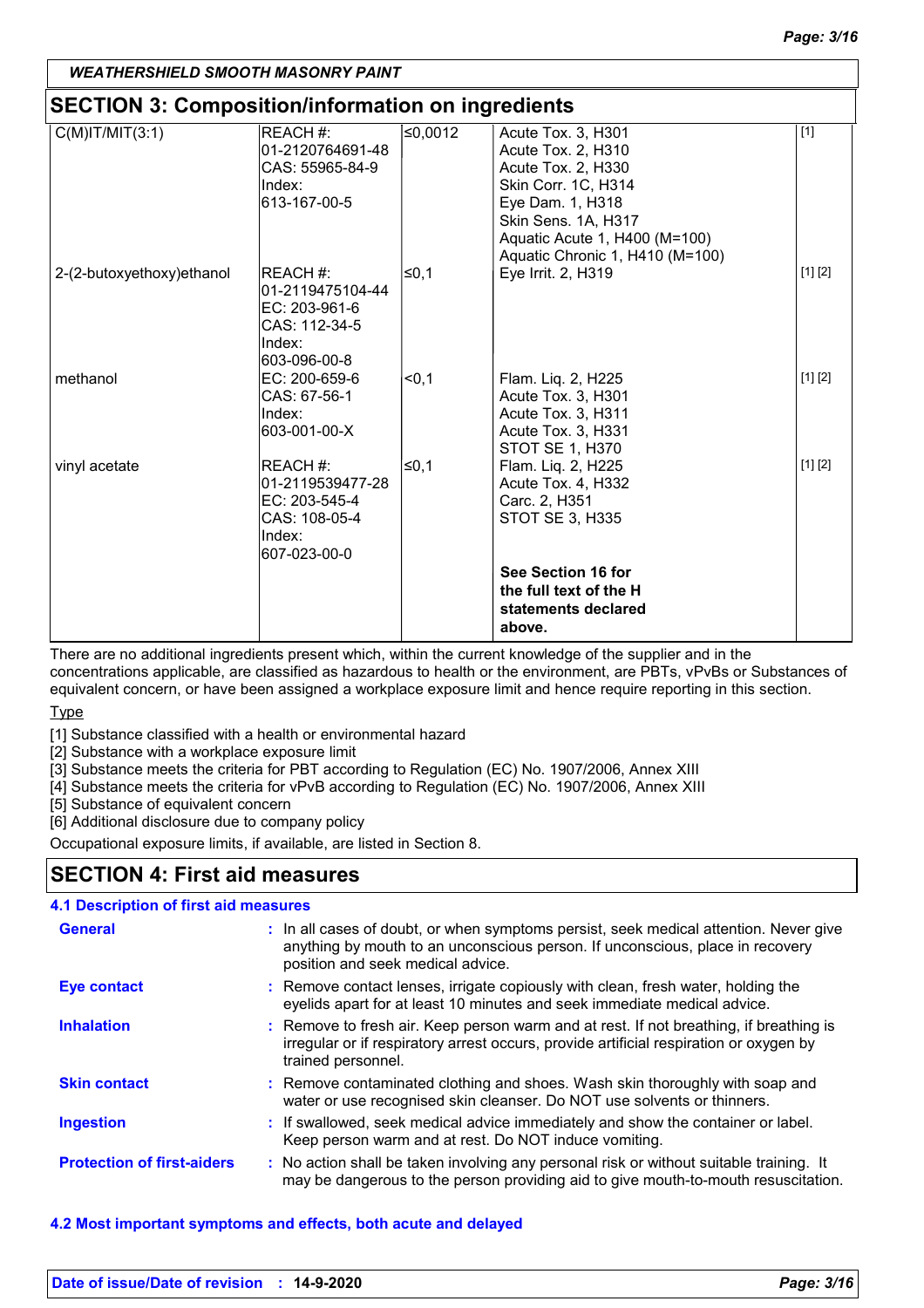#### **SECTION 4: First aid measures**

There are no data available on the mixture itself. The mixture has been assessed following the conventional method of the CLP Regulation (EC) No 1272/2008 and is classified for toxicological properties accordingly. See Sections 2 and 3 for details.

Exposure to component solvent vapour concentrations in excess of the stated occupational exposure limit may result in adverse health effects such as mucous membrane and respiratory system irritation and adverse effects on the kidneys, liver and central nervous system. Symptoms and signs include headache, dizziness, fatigue, muscular weakness, drowsiness and, in extreme cases, loss of consciousness.

Solvents may cause some of the above effects by absorption through the skin. Repeated or prolonged contact with the mixture may cause removal of natural fat from the skin, resulting in non-allergic contact dermatitis and absorption through the skin.

If splashed in the eyes, the liquid may cause irritation and reversible damage.

Ingestion may cause nausea, diarrhea and vomiting.

This takes into account, where known, delayed and immediate effects and also chronic effects of components from short-term and long-term exposure by oral, inhalation and dermal routes of exposure and eye contact.

Contains 2-octyl-2H-isothiazol-3-one, 1,2-benzisothiazol-3(2H)-one, C(M)IT/MIT(3:1). May produce an allergic reaction.

#### **4.3 Indication of any immediate medical attention and special treatment needed**

| <b>Notes to physician</b>  | : Treat symptomatically. Contact poison treatment specialist immediately if large<br>quantities have been ingested or inhaled. |
|----------------------------|--------------------------------------------------------------------------------------------------------------------------------|
| <b>Specific treatments</b> | : No specific treatment.                                                                                                       |

See toxicological information (Section 11)

#### **SECTION 5: Firefighting measures**

| 5.1 Extinguishing media                                  |                                                                                                                              |
|----------------------------------------------------------|------------------------------------------------------------------------------------------------------------------------------|
| <b>Suitable extinguishing</b><br>media                   | : Recommended: alcohol-resistant foam, $CO2$ , powders, water spray.                                                         |
| <b>Unsuitable extinguishing</b><br>media                 | : Do not use water jet.                                                                                                      |
|                                                          | 5.2 Special hazards arising from the substance or mixture                                                                    |
| <b>Hazards from the</b><br>substance or mixture          | : Fire will produce dense black smoke. Exposure to decomposition products may<br>cause a health hazard.                      |
| <b>Hazardous combustion</b><br>products                  | : Decomposition products may include the following materials: carbon monoxide,<br>carbon dioxide, smoke, oxides of nitrogen. |
| <b>5.3 Advice for firefighters</b>                       |                                                                                                                              |
| <b>Special protective actions</b><br>for fire-fighters   | : Cool closed containers exposed to fire with water. Do not release runoff from fire to<br>drains or watercourses.           |
| <b>Special protective</b><br>equipment for fire-fighters | : Appropriate breathing apparatus may be required.                                                                           |

## **SECTION 6: Accidental release measures**

|                                         | 6.1 Personal precautions, protective equipment and emergency procedures                                                                                                                                           |
|-----------------------------------------|-------------------------------------------------------------------------------------------------------------------------------------------------------------------------------------------------------------------|
| For non-emergency<br>personnel          | : Exclude sources of ignition and ventilate the area. Avoid breathing vapour or mist.<br>Refer to protective measures listed in sections 7 and 8.                                                                 |
| For emergency responders                | : If specialised clothing is required to deal with the spillage, take note of any<br>information in Section 8 on suitable and unsuitable materials. See also the<br>information in "For non-emergency personnel". |
| <b>6.2 Environmental</b><br>precautions | : Do not allow to enter drains or watercourses. If the product contaminates lakes,<br>rivers, or sewers, inform the appropriate authorities in accordance with local<br>regulations.                              |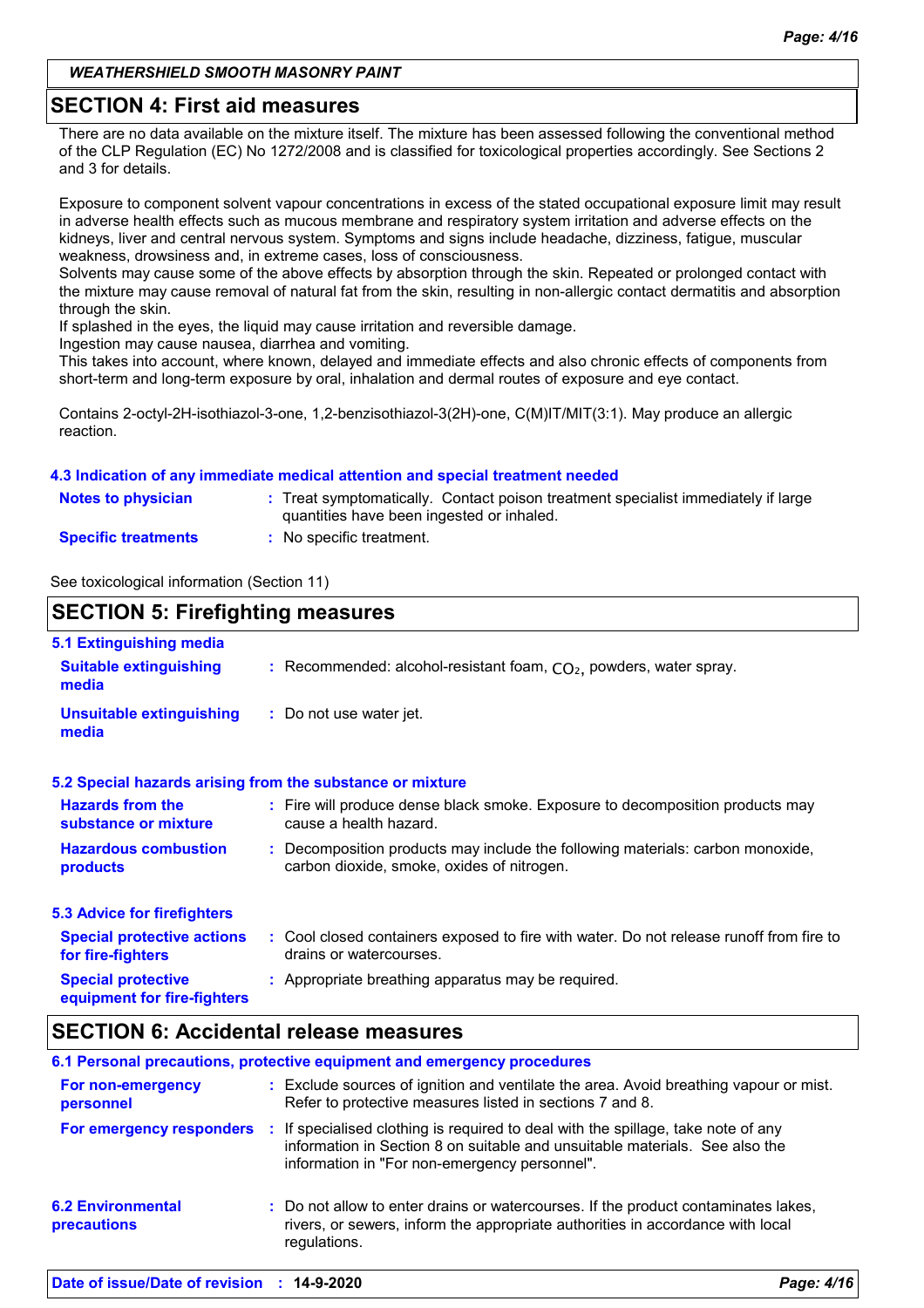#### **SECTION 6: Accidental release measures**

| 6.3 Methods and material<br>for containment and<br>cleaning up | : Contain and collect spillage with non-combustible, absorbent material e.g. sand,<br>earth, vermiculite or diatomaceous earth and place in container for disposal<br>according to local regulations (see Section 13). Preferably clean with a detergent.<br>Avoid using solvents. |
|----------------------------------------------------------------|------------------------------------------------------------------------------------------------------------------------------------------------------------------------------------------------------------------------------------------------------------------------------------|
| 6.4 Reference to other<br><b>sections</b>                      | : See Section 1 for emergency contact information.<br>See Section 8 for information on appropriate personal protective equipment.<br>See Section 13 for additional waste treatment information.                                                                                    |

## **SECTION 7: Handling and storage**

The information in this section contains generic advice and guidance. The list of Identified Uses in Section 1 should be consulted for any available use-specific information provided in the Exposure Scenario(s).

| <b>7.1 Precautions for safe</b><br>handling | : Prevent the creation of flammable or explosive concentrations of vapours in air and<br>avoid vapour concentrations higher than the occupational exposure limits.<br>In addition, the product should only be used in areas from which all naked lights and<br>other sources of ignition have been excluded. Electrical equipment should be<br>protected to the appropriate standard.<br>Mixture may charge electrostatically: always use earthing leads when transferring<br>from one container to another.<br>Operators should wear antistatic footwear and clothing and floors should be of the<br>conducting type.<br>Keep away from heat, sparks and flame. No sparking tools should be used.<br>Avoid contact with skin and eyes. Avoid the inhalation of dust, particulates, spray or<br>mist arising from the application of this mixture. Avoid inhalation of dust from<br>sanding.<br>Eating, drinking and smoking should be prohibited in areas where this material is<br>handled, stored and processed.<br>Put on appropriate personal protective equipment (see Section 8).<br>Never use pressure to empty. Container is not a pressure vessel.<br>Always keep in containers made from the same material as the original one.<br>Comply with the health and safety at work laws.<br>Do not allow to enter drains or watercourses.<br>Information on fire and explosion protection<br>Vapours are heavier than air and may spread along floors. Vapours may form<br>explosive mixtures with air. |
|---------------------------------------------|--------------------------------------------------------------------------------------------------------------------------------------------------------------------------------------------------------------------------------------------------------------------------------------------------------------------------------------------------------------------------------------------------------------------------------------------------------------------------------------------------------------------------------------------------------------------------------------------------------------------------------------------------------------------------------------------------------------------------------------------------------------------------------------------------------------------------------------------------------------------------------------------------------------------------------------------------------------------------------------------------------------------------------------------------------------------------------------------------------------------------------------------------------------------------------------------------------------------------------------------------------------------------------------------------------------------------------------------------------------------------------------------------------------------------------------------------------------------------------------------------------------|
|---------------------------------------------|--------------------------------------------------------------------------------------------------------------------------------------------------------------------------------------------------------------------------------------------------------------------------------------------------------------------------------------------------------------------------------------------------------------------------------------------------------------------------------------------------------------------------------------------------------------------------------------------------------------------------------------------------------------------------------------------------------------------------------------------------------------------------------------------------------------------------------------------------------------------------------------------------------------------------------------------------------------------------------------------------------------------------------------------------------------------------------------------------------------------------------------------------------------------------------------------------------------------------------------------------------------------------------------------------------------------------------------------------------------------------------------------------------------------------------------------------------------------------------------------------------------|

#### **7.2 Conditions for safe storage, including any incompatibilities**

Store in accordance with local regulations.

#### **Notes on joint storage**

Keep away from: oxidising agents, strong alkalis, strong acids.

#### **Additional information on storage conditions**

Observe label precautions. Store in a dry, cool and well-ventilated area. Keep away from heat and direct sunlight. Keep away from sources of ignition. No smoking. Prevent unauthorised access. Containers that have been opened must be carefully resealed and kept upright to prevent leakage.

#### **7.3 Specific end use(s)**

| <b>Recommendations</b>            | : Not available. |
|-----------------------------------|------------------|
| <b>Industrial sector specific</b> | : Not available. |
| <b>solutions</b>                  |                  |

### **SECTION 8: Exposure controls/personal protection**

The information in this section contains generic advice and guidance. Information is provided based on typical anticipated uses of the product. Additional measures might be required for bulk handling or other uses that could significantly increase worker exposure or environmental releases.

#### **8.1 Control parameters**

**Occupational exposure limits**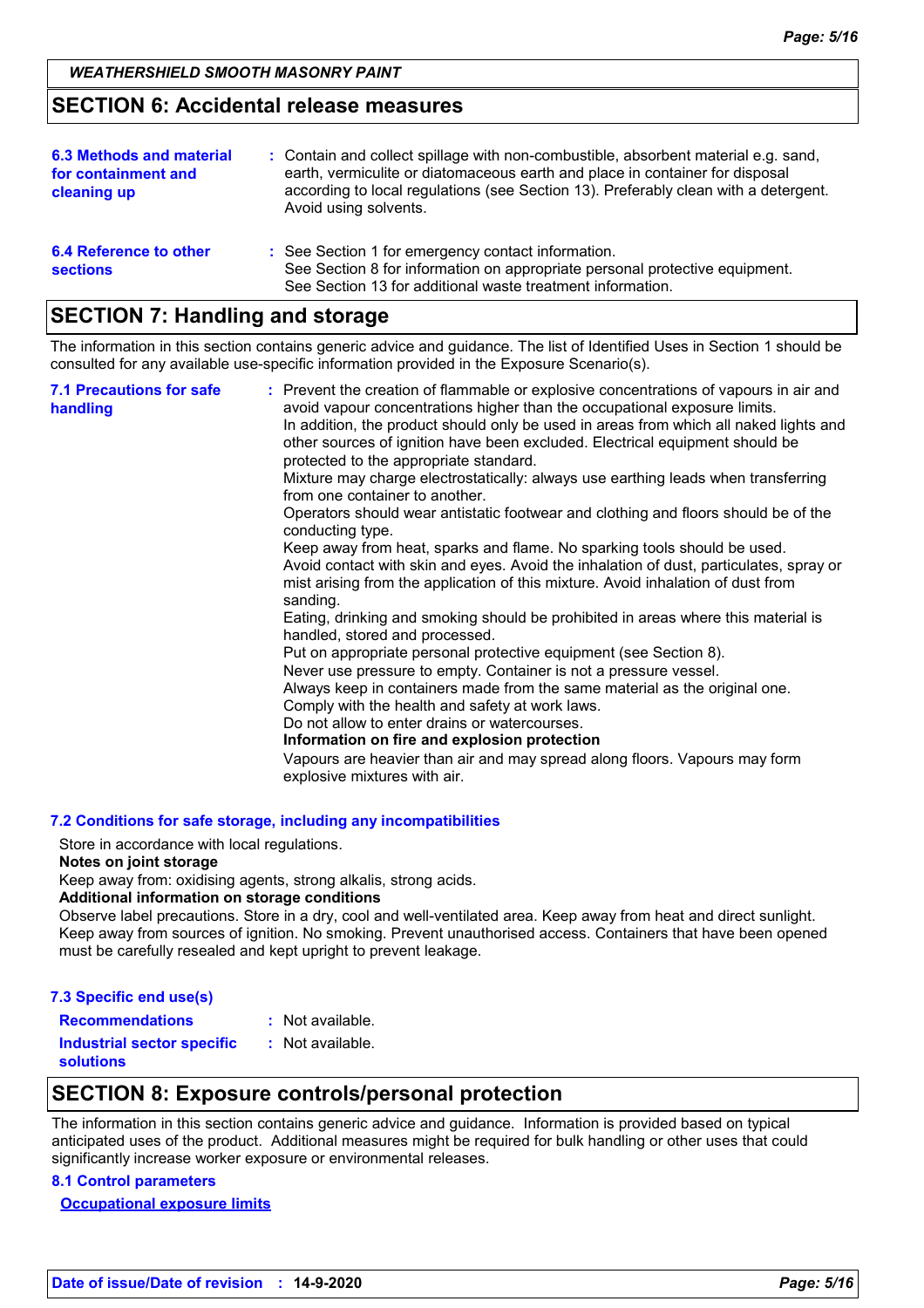## **SECTION 8: Exposure controls/personal protection**

| <b>Product/ingredient name</b>                  |                                                                                     | <b>Exposure limit values</b>                                                                                                                                                                                                                                                                                                                                                                                                                                                                                                                                                                                                                                                                                                                                                                                                                                                                                                      |  |  |
|-------------------------------------------------|-------------------------------------------------------------------------------------|-----------------------------------------------------------------------------------------------------------------------------------------------------------------------------------------------------------------------------------------------------------------------------------------------------------------------------------------------------------------------------------------------------------------------------------------------------------------------------------------------------------------------------------------------------------------------------------------------------------------------------------------------------------------------------------------------------------------------------------------------------------------------------------------------------------------------------------------------------------------------------------------------------------------------------------|--|--|
| 2-(2-butoxyethoxy)ethanol                       |                                                                                     | EH40/2005 WELs (United Kingdom (UK), 12/2011).                                                                                                                                                                                                                                                                                                                                                                                                                                                                                                                                                                                                                                                                                                                                                                                                                                                                                    |  |  |
|                                                 |                                                                                     | TWA: 10 ppm 8 hours.<br>TWA: 67,5 mg/m <sup>3</sup> 8 hours.                                                                                                                                                                                                                                                                                                                                                                                                                                                                                                                                                                                                                                                                                                                                                                                                                                                                      |  |  |
|                                                 |                                                                                     | STEL: 15 ppm 15 minutes.                                                                                                                                                                                                                                                                                                                                                                                                                                                                                                                                                                                                                                                                                                                                                                                                                                                                                                          |  |  |
|                                                 |                                                                                     | STEL: 101,2 mg/m <sup>3</sup> 15 minutes.                                                                                                                                                                                                                                                                                                                                                                                                                                                                                                                                                                                                                                                                                                                                                                                                                                                                                         |  |  |
| methanol                                        |                                                                                     | EH40/2005 WELs (United Kingdom (UK), 12/2011). Absorbed<br>through skin.                                                                                                                                                                                                                                                                                                                                                                                                                                                                                                                                                                                                                                                                                                                                                                                                                                                          |  |  |
|                                                 |                                                                                     | STEL: 333 mg/m <sup>3</sup> 15 minutes.                                                                                                                                                                                                                                                                                                                                                                                                                                                                                                                                                                                                                                                                                                                                                                                                                                                                                           |  |  |
|                                                 |                                                                                     | STEL: 250 ppm 15 minutes.                                                                                                                                                                                                                                                                                                                                                                                                                                                                                                                                                                                                                                                                                                                                                                                                                                                                                                         |  |  |
|                                                 |                                                                                     | TWA: 266 mg/m <sup>3</sup> 8 hours.<br>TWA: 200 ppm 8 hours.                                                                                                                                                                                                                                                                                                                                                                                                                                                                                                                                                                                                                                                                                                                                                                                                                                                                      |  |  |
| vinyl acetate                                   |                                                                                     | EH40/2005 WELs (United Kingdom (UK), 12/2011).                                                                                                                                                                                                                                                                                                                                                                                                                                                                                                                                                                                                                                                                                                                                                                                                                                                                                    |  |  |
|                                                 |                                                                                     | STEL: 35,2 mg/m <sup>3</sup> 15 minutes.                                                                                                                                                                                                                                                                                                                                                                                                                                                                                                                                                                                                                                                                                                                                                                                                                                                                                          |  |  |
|                                                 |                                                                                     | TWA: 5 ppm 8 hours.                                                                                                                                                                                                                                                                                                                                                                                                                                                                                                                                                                                                                                                                                                                                                                                                                                                                                                               |  |  |
|                                                 |                                                                                     | TWA: 17,6 mg/m <sup>3</sup> 8 hours.<br>STEL: 10 ppm 15 minutes.                                                                                                                                                                                                                                                                                                                                                                                                                                                                                                                                                                                                                                                                                                                                                                                                                                                                  |  |  |
| <b>Recommended monitoring</b>                   |                                                                                     | : If this product contains ingredients with exposure limits, personal, workplace                                                                                                                                                                                                                                                                                                                                                                                                                                                                                                                                                                                                                                                                                                                                                                                                                                                  |  |  |
| procedures                                      | required.                                                                           | atmosphere or biological monitoring may be required to determine the effectiveness<br>of the ventilation or other control measures and/or the necessity to use respiratory<br>protective equipment. Reference should be made to monitoring standards, such as<br>the following: European Standard EN 689 (Workplace atmospheres - Guidance for<br>the assessment of exposure by inhalation to chemical agents for comparison with<br>limit values and measurement strategy) European Standard EN 14042 (Workplace<br>atmospheres - Guide for the application and use of procedures for the assessment<br>of exposure to chemical and biological agents) European Standard EN 482<br>(Workplace atmospheres - General requirements for the performance of procedures<br>for the measurement of chemical agents) Reference to national guidance<br>documents for methods for the determination of hazardous substances will also be |  |  |
| <b>DNELS/DMELS</b><br>No DNELs/DMELs available. |                                                                                     |                                                                                                                                                                                                                                                                                                                                                                                                                                                                                                                                                                                                                                                                                                                                                                                                                                                                                                                                   |  |  |
| <b>PNECs</b>                                    |                                                                                     |                                                                                                                                                                                                                                                                                                                                                                                                                                                                                                                                                                                                                                                                                                                                                                                                                                                                                                                                   |  |  |
| No PNECs available                              |                                                                                     |                                                                                                                                                                                                                                                                                                                                                                                                                                                                                                                                                                                                                                                                                                                                                                                                                                                                                                                                   |  |  |
| <b>8.2 Exposure controls</b>                    |                                                                                     |                                                                                                                                                                                                                                                                                                                                                                                                                                                                                                                                                                                                                                                                                                                                                                                                                                                                                                                                   |  |  |
| <b>Appropriate engineering</b><br>controls      |                                                                                     | : Provide adequate ventilation. Where reasonably practicable, this should be<br>achieved by the use of local exhaust ventilation and good general extraction. If<br>these are not sufficient to maintain concentrations of particulates and solvent<br>vapours below the OEL, suitable respiratory protection must be worn.                                                                                                                                                                                                                                                                                                                                                                                                                                                                                                                                                                                                       |  |  |
| <b>Individual protection measures</b>           |                                                                                     |                                                                                                                                                                                                                                                                                                                                                                                                                                                                                                                                                                                                                                                                                                                                                                                                                                                                                                                                   |  |  |
| <b>Hygiene measures</b>                         |                                                                                     | : Wash hands, forearms and face thoroughly after handling chemical products, before<br>eating, smoking and using the lavatory and at the end of the working period.<br>Appropriate techniques should be used to remove potentially contaminated clothing.<br>Wash contaminated clothing before reusing. Ensure that eyewash stations and<br>safety showers are close to the workstation location.                                                                                                                                                                                                                                                                                                                                                                                                                                                                                                                                 |  |  |
| <b>Eye/face protection</b>                      |                                                                                     | : Use safety eyewear designed to protect against splash of liquids.                                                                                                                                                                                                                                                                                                                                                                                                                                                                                                                                                                                                                                                                                                                                                                                                                                                               |  |  |
| <b>Skin protection</b>                          |                                                                                     |                                                                                                                                                                                                                                                                                                                                                                                                                                                                                                                                                                                                                                                                                                                                                                                                                                                                                                                                   |  |  |
| <b>Hand protection</b>                          |                                                                                     |                                                                                                                                                                                                                                                                                                                                                                                                                                                                                                                                                                                                                                                                                                                                                                                                                                                                                                                                   |  |  |
| <b>Gloves</b>                                   | Gloves should be replaced regularly and if there is any sign of damage to the glove | : When prolonged or frequently repeated contact may occur, a glove with a protection<br>class of 6 (breakthrough time >480 minutes according to EN374) is recommended.<br>Recommended gloves: Viton ® or Nitrile, thickness ≥ 0.38 mm.<br>When only brief contact is expected, a glove with protection class of 2 or higher<br>(breakthrough time > 30 minutes according to EN374) is recommended.<br>Recommended gloves: Nitrile, thickness ≥ 0.12 mm.                                                                                                                                                                                                                                                                                                                                                                                                                                                                           |  |  |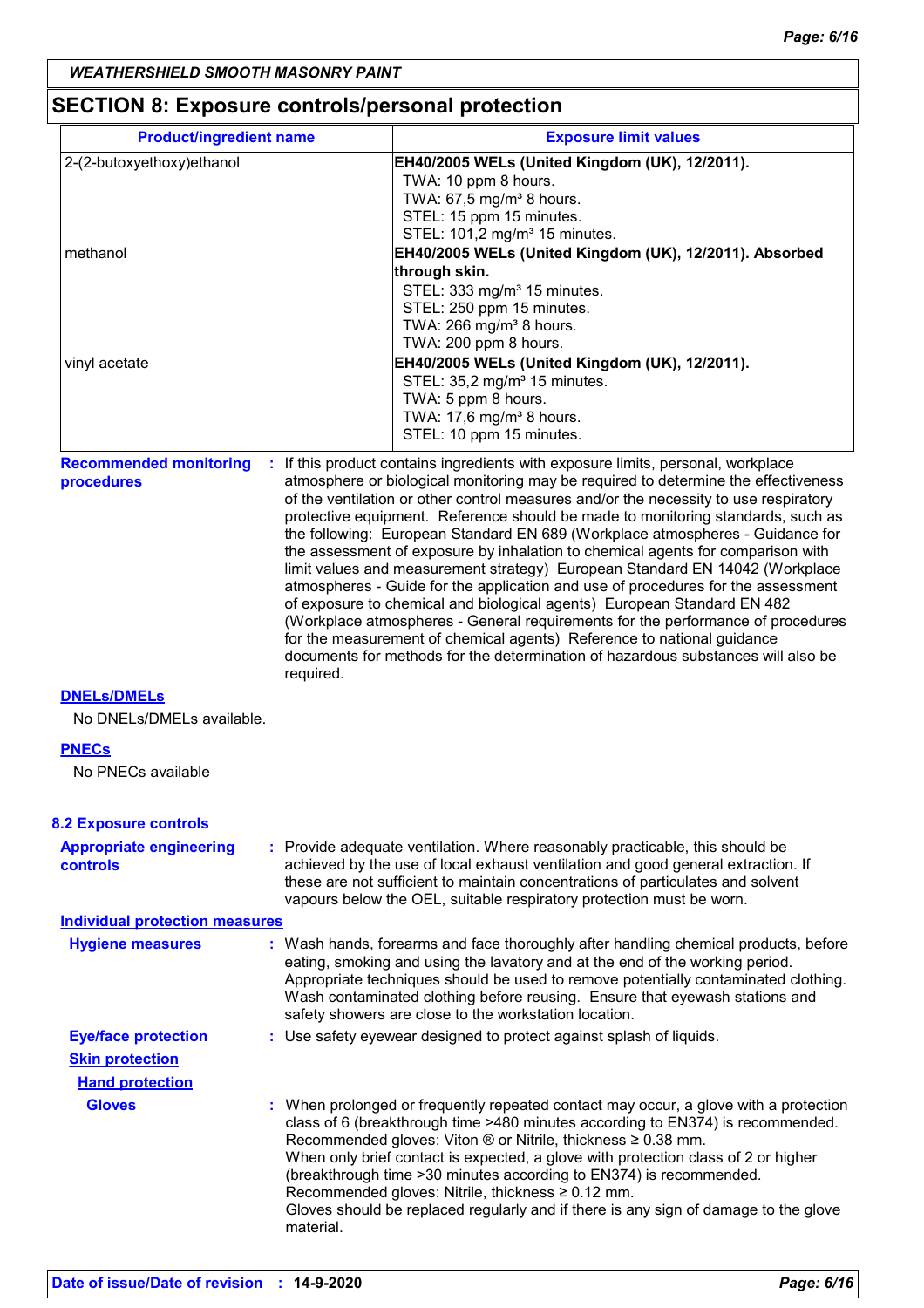## **SECTION 8: Exposure controls/personal protection**

|                               | The performance or effectiveness of the glove may be reduced by physical/chemical<br>damage and poor maintenance.                                                                                                                                                                                                                                                                                                                                                                                                                                                                                                                                                                       |
|-------------------------------|-----------------------------------------------------------------------------------------------------------------------------------------------------------------------------------------------------------------------------------------------------------------------------------------------------------------------------------------------------------------------------------------------------------------------------------------------------------------------------------------------------------------------------------------------------------------------------------------------------------------------------------------------------------------------------------------|
| <b>Body protection</b>        | : Personnel should wear antistatic clothing made of natural fibres or of high-<br>temperature-resistant synthetic fibres.                                                                                                                                                                                                                                                                                                                                                                                                                                                                                                                                                               |
| <b>Other skin protection</b>  | : Appropriate footwear and any additional skin protection measures should be<br>selected based on the task being performed and the risks involved and should be<br>approved by a specialist before handling this product.                                                                                                                                                                                                                                                                                                                                                                                                                                                               |
| <b>Respiratory protection</b> | : If workers are exposed to concentrations above the exposure limit, they must use<br>appropriate, certified respirators.                                                                                                                                                                                                                                                                                                                                                                                                                                                                                                                                                               |
|                               | OLD LEAD-BASED PAINTS:                                                                                                                                                                                                                                                                                                                                                                                                                                                                                                                                                                                                                                                                  |
|                               | When surfaces are to be prepared for painting, account should be taken of the age<br>of the property and the possibility that lead-pigmented paint might be present. There<br>is a possibility that ingestion or inhalation of scrapings or dust arising from the<br>preparation work could cause health effects. As a working rule you should assume<br>that this will be the case if the age of the property is pre 1960.                                                                                                                                                                                                                                                             |
|                               | Where possible wet sanding or chemical stripping methods should be used with<br>surfaces of this type to avoid the creation of dust. When dry sanding cannot be<br>avoided, and effective local exhaust ventilation is not available, it is recommended<br>that a dust respirator is worn, that is approved for use with lead dusts, and its type<br>selected on the basis of the COSHH assessment, taking into account the<br>Workplace Exposure Limit for lead in air. Furthermore, steps should be taken to<br>ensure containment of the dusts created, and that all practicable measures are<br>taken to clean up thoroughly all deposits of dusts in and around the affected area. |
|                               | Respiratory protection in case of dust or spray mist formation. (particle filter EN143<br>type P2) Respiratory protection in case of vapour formation. (half mask with<br>combination filter A2-P2 til concentrations of 0,5 Vol%.)                                                                                                                                                                                                                                                                                                                                                                                                                                                     |
|                               | The current Control of Lead at Work Regulations approved code of practice should<br>be consulted for advice on protective clothing and personal hygiene precautions.<br>Care should also be taken to exclude visitors, members of the household and<br>especially children from the affected area, during the actual work and the<br>subsequent clean up operations. All scrapings, dust, etc. should be disposed of by<br>the professional painting contractor as Hazardous Waste.                                                                                                                                                                                                     |
|                               | Extra precautions will also need to be taken when burning off old lead-based paints<br>because fumes containing lead will be produced. It is recommended that a<br>respirator, approved for use with particulate fumes of lead is selected on the basis<br>of the COSHH assessment, taking into account the Workplace Exposure Limit for<br>lead in air. Similar precautions to those given above about sanding should be taken<br>with reference to protective clothing, disposal of scrapings and dusts, and exclusion<br>of other personnel and especially children from the building during actual work and<br>the subsequent clean up operations.                                  |
|                               | Avoid the inhalation of dust. Wear suitable face mask if dry sanding. Special<br>precautions should be taken during surface preparation of pre-1960s paint surfaces<br>over wood and metal as they may contain harmful lead.<br>OLD LEAD-BASED PAINTS:                                                                                                                                                                                                                                                                                                                                                                                                                                  |
|                               | When surfaces are to be prepared for painting, account should be taken of the<br>age of the property and the possibility that lead-pigmented paint might be present.<br>There is a possibility that ingestion or inhalation of scrapings or dust arising from<br>the preparation work could cause health effects. As a working rule you should<br>assume that this will be the case if the age of the property is pre 1960.                                                                                                                                                                                                                                                             |
|                               | Where possible wet sanding or chemical stripping methods should be used with<br>surfaces of this type to avoid the creation of dust. When dry sanding cannot be<br>avoided, and effective local exhaust ventilation is not available, it is recommended<br>that a dust respirator is worn, that is approved for use with lead dusts, and its type<br>selected on the basis of the COSHH assessment, taking into account the                                                                                                                                                                                                                                                             |

Workplace Exposure Limit for lead in air. Furthermore, steps should be taken to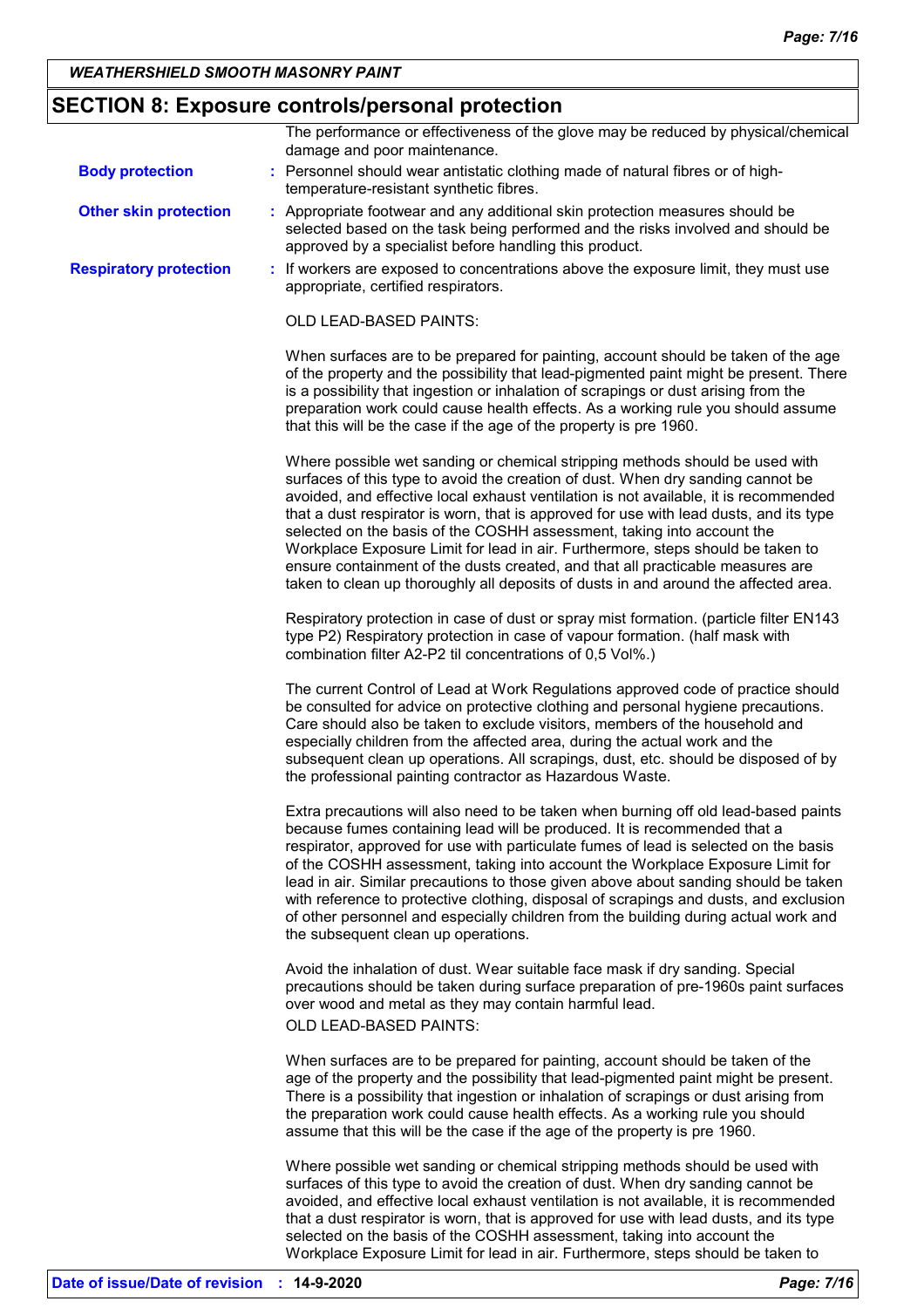#### **SECTION 8: Exposure controls/personal protection**

ensure containment of the dusts created, and that all practicable measures are taken to clean up thoroughly all deposits of dusts in and around the affected area.

Respiratory protection in case of dust or spray mist formation. (particle filter EN143 type P2) Respiratory protection in case of vapour formation. (half mask with combination filter A2-P2 til concentrations of 0,5 Vol%.)

The current Control of Lead at Work Regulations approved code of practice should be consulted for advice on protective clothing and personal hygiene precautions. Care should also be taken to exclude visitors, members of the household and especially children from the affected area, during the actual work and the subsequent clean up operations. All scrapings, dust, etc. should be disposed of by the professional painting contractor as Hazardous Waste.

Extra precautions will also need to be taken when burning off old lead-based paints because fumes containing lead will be produced. It is recommended that a respirator, approved for use with particulate fumes of lead is selected on the basis of the COSHH assessment, taking into account the Workplace Exposure Limit for lead in air. Similar precautions to those given above about sanding should be taken with reference to protective clothing, disposal of scrapings and dusts, and exclusion of other personnel and especially children from the building during actual work and the subsequent clean up operations.

Avoid the inhalation of dust. Wear suitable face mask if dry sanding. Special precautions should be taken during surface preparation of pre-1960s paint surfaces over wood and metal as they may contain harmful lead.

| <b>Environmental exposure</b> | : Do not allow to enter drains or watercourses. |
|-------------------------------|-------------------------------------------------|
| controls                      |                                                 |

### **SECTION 9: Physical and chemical properties**

| Date of issue/Date of revision                             | 14-9-2020                                                | Page: 8/16 |
|------------------------------------------------------------|----------------------------------------------------------|------------|
| <b>Explosive properties</b>                                | : Not available.                                         |            |
| <b>Viscosity</b>                                           | Kinematic (room temperature): $5,44$ cm <sup>2</sup> /s  |            |
| <b>Decomposition temperature</b>                           | : Not available.                                         |            |
| <b>Auto-ignition temperature</b>                           | : Not available.                                         |            |
| <b>Partition coefficient: n-octanol/</b><br>water          | : Not available.                                         |            |
| <b>Solubility(ies)</b>                                     | : Easily soluble in the following materials: cold water. |            |
| <b>Relative density</b>                                    | : 1,289                                                  |            |
| <b>Vapour density</b>                                      | $:$ Not available.                                       |            |
| <b>Vapour pressure</b>                                     | : Not available.                                         |            |
| <b>Upper/lower flammability or</b><br>explosive limits     | : Not available.                                         |            |
| <b>Evaporation rate</b>                                    | : Not available.                                         |            |
| <b>Flash point</b>                                         | : Not applicable.                                        |            |
| Initial boiling point and boiling<br>range                 | $: 100^{\circ}$ C                                        |            |
| <b>Melting point/freezing point</b>                        | : Not available.                                         |            |
| pH                                                         | : Not available.                                         |            |
| <b>Odour threshold</b>                                     | Not available.<br>t.                                     |            |
| <b>Odour</b>                                               | : Not available.                                         |            |
| <b>Colour</b>                                              | : Various: See label.                                    |            |
| <b>Physical state</b>                                      | : Liquid.                                                |            |
| <b>Appearance</b>                                          |                                                          |            |
| 9.1. Information on basic physical and chemical properties |                                                          |            |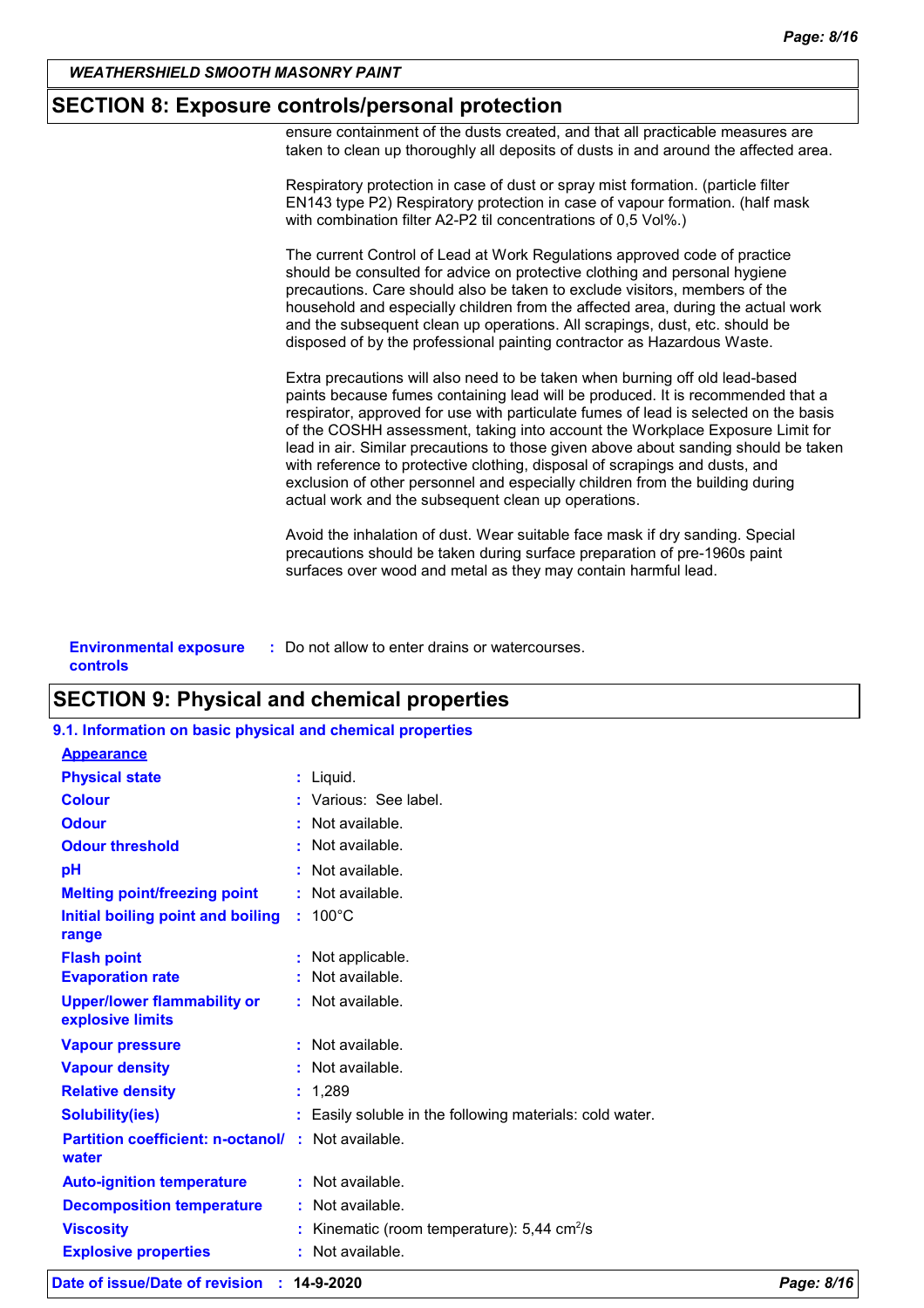## **SECTION 9: Physical and chemical properties**

| <b>Oxidising properties</b> | : Not available. |
|-----------------------------|------------------|
| 9.2. Other information      |                  |
| <b>Solubility in water</b>  | : Not available. |

## **SECTION 10: Stability and reactivity**

| : No specific test data related to reactivity available for this product or its ingredients.                                        |
|-------------------------------------------------------------------------------------------------------------------------------------|
| : Stable under recommended storage and handling conditions (see Section 7).                                                         |
| : Under normal conditions of storage and use, hazardous reactions will not occur.                                                   |
| : When exposed to high temperatures may produce hazardous decomposition<br>products.                                                |
| : Keep away from the following materials to prevent strong exothermic reactions:<br>oxidising agents, strong alkalis, strong acids. |
| : Decomposition products may include the following materials: carbon monoxide,<br>carbon dioxide, smoke, oxides of nitrogen.        |
|                                                                                                                                     |

## **SECTION 11: Toxicological information**

#### **11.1 Information on toxicological effects**

There are no data available on the mixture itself. The mixture has been assessed following the conventional method of the CLP Regulation (EC) No 1272/2008 and is classified for toxicological properties accordingly. See Sections 2 and 3 for details.

Exposure to component solvent vapour concentrations in excess of the stated occupational exposure limit may result in adverse health effects such as mucous membrane and respiratory system irritation and adverse effects on the kidneys, liver and central nervous system. Symptoms and signs include headache, dizziness, fatigue, muscular weakness, drowsiness and, in extreme cases, loss of consciousness.

Solvents may cause some of the above effects by absorption through the skin. Repeated or prolonged contact with the mixture may cause removal of natural fat from the skin, resulting in non-allergic contact dermatitis and absorption through the skin.

If splashed in the eyes, the liquid may cause irritation and reversible damage.

Ingestion may cause nausea, diarrhea and vomiting.

This takes into account, where known, delayed and immediate effects and also chronic effects of components from short-term and long-term exposure by oral, inhalation and dermal routes of exposure and eye contact.

Contains 2-octyl-2H-isothiazol-3-one, 1,2-benzisothiazol-3(2H)-one, C(M)IT/MIT(3:1). May produce an allergic reaction.

#### **Acute toxicity**

| <b>Product/ingredient name</b> | <b>Result</b>                 | <b>Species</b> | <b>Dose</b>           | <b>Exposure</b> |
|--------------------------------|-------------------------------|----------------|-----------------------|-----------------|
| terbutryn                      | <b>LC50 Inhalation Vapour</b> | Rat            | $>8$ g/m <sup>3</sup> | 4 hours         |
| methanol                       | LD50 Dermal                   | Rabbit         | 15800 mg/kg           |                 |
|                                | LD50 Intraperitoneal          | Guinea pig     | 3556 mg/kg            |                 |
|                                | LD50 Intraperitoneal          | Hamster        | 8555 mg/kg            |                 |
|                                | LD50 Intraperitoneal          | Mouse          | 10765 mg/kg           |                 |
|                                | LD50 Intraperitoneal          | Rabbit         | 1826 mg/kg            |                 |
|                                | LD50 Intraperitoneal          | Rat            | 7529 mg/kg            |                 |
|                                | LD50 Intravenous              | Mouse          | 4710 mg/kg            |                 |
|                                | LD50 Intravenous              | Rabbit         | 8907 mg/kg            |                 |
|                                | LD50 Intravenous              | Rat            | 2131 mg/kg            |                 |
|                                | LD50 Oral                     | Dog            | 7500 mg/kg            |                 |
|                                | LD50 Oral                     | Monkey         | $7$ g/kg              |                 |
|                                | LD50 Oral                     | Monkey         | 7000 mg/kg            |                 |
|                                | LD50 Oral                     | Mouse          | 5800 mg/kg            |                 |
|                                | LD50 Oral                     | Pig            | >5000 mg/kg           |                 |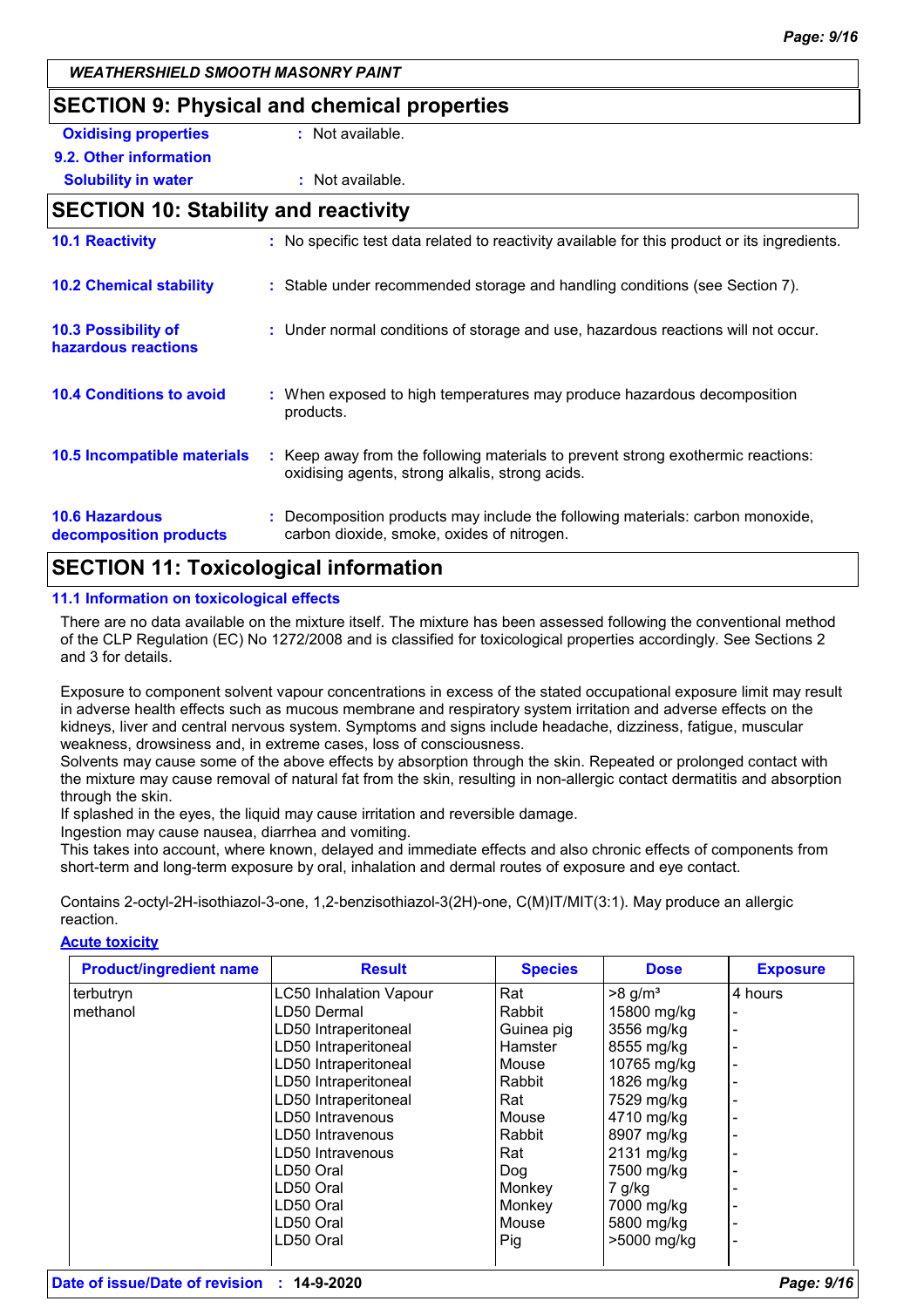## **SECTION 11: Toxicological information**

| Rabbit<br>LD50 Oral<br>14200 mg/kg<br>LD50 Oral<br>Rat<br>5600 mg/kg<br>LD50 Subcutaneous<br>Mouse<br>9800 mg/kg<br><b>LDLo Dermal</b><br>Monkey<br>393 mg/kg<br>Cat<br>4641 mg/kg<br>LDLo Intravenous<br>LDLo Oral<br>Dog<br>7500 mg/kg<br>Human<br>LDLo Oral<br>428 mg/kg<br>Human<br><b>LDLo Oral</b><br>143 mg/kg<br><b>LDLo Oral</b><br>Man - Male<br>14 mL/kg<br>LDLo Oral<br>Man - Male<br>6422 mg/kg<br>Monkey<br>5000 mg/kg<br>LDLo Oral<br><b>LDLo Oral</b><br>Mouse<br>420 mg/kg<br>Rabbit<br>LDLo Oral<br>7500 mg/kg<br>LDLo Oral<br>Woman -<br>10 mL/kg<br>Female<br>LDLo Parenteral<br>Frog<br>59 g/kg<br>Man - Male<br>868 mg/kg<br>LDLo Route of exposure<br>unreported<br>Rat<br><b>TDLo Intraperitoneal</b><br>3490 mg/kg<br>Rat<br>3000 mg/kg<br><b>TDLo Intraperitoneal</b><br><b>TDLo Oral</b><br>Man - Male<br>$0,43$ mL/kg<br><b>TDLo Oral</b><br>Man - Male<br>1,14 mL/kg<br><b>TDLo Oral</b><br>Man - Male<br>$1,4$ mL/kg<br><b>TDLo Oral</b><br>Man - Male<br>3429 mg/kg<br><b>TDLo Oral</b><br>Man - Male<br>3571 uL/kg<br>9450 uL/kg<br><b>TDLo Oral</b><br>Man - Male<br>Rat<br><b>TDLo Oral</b><br>8 g/kg<br>Rat<br><b>TDLo Oral</b><br>3 g/kg<br>Rat<br><b>TDLo Oral</b><br>3 g/kg<br>Rat<br><b>TDLo Oral</b><br>8 mL/kg<br>Rat<br><b>TDLo Oral</b><br>3500 mg/kg<br>Woman -<br><b>TDLo Oral</b><br>4 g/kg<br>Female<br><b>TDLo Subcutaneous</b><br>6825 mg/kg<br>Rat | SECTION TT. TOXICOlOGICALINOMIALION |  |  |
|------------------------------------------------------------------------------------------------------------------------------------------------------------------------------------------------------------------------------------------------------------------------------------------------------------------------------------------------------------------------------------------------------------------------------------------------------------------------------------------------------------------------------------------------------------------------------------------------------------------------------------------------------------------------------------------------------------------------------------------------------------------------------------------------------------------------------------------------------------------------------------------------------------------------------------------------------------------------------------------------------------------------------------------------------------------------------------------------------------------------------------------------------------------------------------------------------------------------------------------------------------------------------------------------------------------------------------------------------------------------------------------------------|-------------------------------------|--|--|
|                                                                                                                                                                                                                                                                                                                                                                                                                                                                                                                                                                                                                                                                                                                                                                                                                                                                                                                                                                                                                                                                                                                                                                                                                                                                                                                                                                                                      |                                     |  |  |
|                                                                                                                                                                                                                                                                                                                                                                                                                                                                                                                                                                                                                                                                                                                                                                                                                                                                                                                                                                                                                                                                                                                                                                                                                                                                                                                                                                                                      |                                     |  |  |
|                                                                                                                                                                                                                                                                                                                                                                                                                                                                                                                                                                                                                                                                                                                                                                                                                                                                                                                                                                                                                                                                                                                                                                                                                                                                                                                                                                                                      |                                     |  |  |
|                                                                                                                                                                                                                                                                                                                                                                                                                                                                                                                                                                                                                                                                                                                                                                                                                                                                                                                                                                                                                                                                                                                                                                                                                                                                                                                                                                                                      |                                     |  |  |
|                                                                                                                                                                                                                                                                                                                                                                                                                                                                                                                                                                                                                                                                                                                                                                                                                                                                                                                                                                                                                                                                                                                                                                                                                                                                                                                                                                                                      |                                     |  |  |
|                                                                                                                                                                                                                                                                                                                                                                                                                                                                                                                                                                                                                                                                                                                                                                                                                                                                                                                                                                                                                                                                                                                                                                                                                                                                                                                                                                                                      |                                     |  |  |
|                                                                                                                                                                                                                                                                                                                                                                                                                                                                                                                                                                                                                                                                                                                                                                                                                                                                                                                                                                                                                                                                                                                                                                                                                                                                                                                                                                                                      |                                     |  |  |
|                                                                                                                                                                                                                                                                                                                                                                                                                                                                                                                                                                                                                                                                                                                                                                                                                                                                                                                                                                                                                                                                                                                                                                                                                                                                                                                                                                                                      |                                     |  |  |
|                                                                                                                                                                                                                                                                                                                                                                                                                                                                                                                                                                                                                                                                                                                                                                                                                                                                                                                                                                                                                                                                                                                                                                                                                                                                                                                                                                                                      |                                     |  |  |
|                                                                                                                                                                                                                                                                                                                                                                                                                                                                                                                                                                                                                                                                                                                                                                                                                                                                                                                                                                                                                                                                                                                                                                                                                                                                                                                                                                                                      |                                     |  |  |
|                                                                                                                                                                                                                                                                                                                                                                                                                                                                                                                                                                                                                                                                                                                                                                                                                                                                                                                                                                                                                                                                                                                                                                                                                                                                                                                                                                                                      |                                     |  |  |
|                                                                                                                                                                                                                                                                                                                                                                                                                                                                                                                                                                                                                                                                                                                                                                                                                                                                                                                                                                                                                                                                                                                                                                                                                                                                                                                                                                                                      |                                     |  |  |
|                                                                                                                                                                                                                                                                                                                                                                                                                                                                                                                                                                                                                                                                                                                                                                                                                                                                                                                                                                                                                                                                                                                                                                                                                                                                                                                                                                                                      |                                     |  |  |
|                                                                                                                                                                                                                                                                                                                                                                                                                                                                                                                                                                                                                                                                                                                                                                                                                                                                                                                                                                                                                                                                                                                                                                                                                                                                                                                                                                                                      |                                     |  |  |
|                                                                                                                                                                                                                                                                                                                                                                                                                                                                                                                                                                                                                                                                                                                                                                                                                                                                                                                                                                                                                                                                                                                                                                                                                                                                                                                                                                                                      |                                     |  |  |
|                                                                                                                                                                                                                                                                                                                                                                                                                                                                                                                                                                                                                                                                                                                                                                                                                                                                                                                                                                                                                                                                                                                                                                                                                                                                                                                                                                                                      |                                     |  |  |
|                                                                                                                                                                                                                                                                                                                                                                                                                                                                                                                                                                                                                                                                                                                                                                                                                                                                                                                                                                                                                                                                                                                                                                                                                                                                                                                                                                                                      |                                     |  |  |
|                                                                                                                                                                                                                                                                                                                                                                                                                                                                                                                                                                                                                                                                                                                                                                                                                                                                                                                                                                                                                                                                                                                                                                                                                                                                                                                                                                                                      |                                     |  |  |
|                                                                                                                                                                                                                                                                                                                                                                                                                                                                                                                                                                                                                                                                                                                                                                                                                                                                                                                                                                                                                                                                                                                                                                                                                                                                                                                                                                                                      |                                     |  |  |
|                                                                                                                                                                                                                                                                                                                                                                                                                                                                                                                                                                                                                                                                                                                                                                                                                                                                                                                                                                                                                                                                                                                                                                                                                                                                                                                                                                                                      |                                     |  |  |
|                                                                                                                                                                                                                                                                                                                                                                                                                                                                                                                                                                                                                                                                                                                                                                                                                                                                                                                                                                                                                                                                                                                                                                                                                                                                                                                                                                                                      |                                     |  |  |
|                                                                                                                                                                                                                                                                                                                                                                                                                                                                                                                                                                                                                                                                                                                                                                                                                                                                                                                                                                                                                                                                                                                                                                                                                                                                                                                                                                                                      |                                     |  |  |
|                                                                                                                                                                                                                                                                                                                                                                                                                                                                                                                                                                                                                                                                                                                                                                                                                                                                                                                                                                                                                                                                                                                                                                                                                                                                                                                                                                                                      |                                     |  |  |
|                                                                                                                                                                                                                                                                                                                                                                                                                                                                                                                                                                                                                                                                                                                                                                                                                                                                                                                                                                                                                                                                                                                                                                                                                                                                                                                                                                                                      |                                     |  |  |
|                                                                                                                                                                                                                                                                                                                                                                                                                                                                                                                                                                                                                                                                                                                                                                                                                                                                                                                                                                                                                                                                                                                                                                                                                                                                                                                                                                                                      |                                     |  |  |
|                                                                                                                                                                                                                                                                                                                                                                                                                                                                                                                                                                                                                                                                                                                                                                                                                                                                                                                                                                                                                                                                                                                                                                                                                                                                                                                                                                                                      |                                     |  |  |
|                                                                                                                                                                                                                                                                                                                                                                                                                                                                                                                                                                                                                                                                                                                                                                                                                                                                                                                                                                                                                                                                                                                                                                                                                                                                                                                                                                                                      |                                     |  |  |
|                                                                                                                                                                                                                                                                                                                                                                                                                                                                                                                                                                                                                                                                                                                                                                                                                                                                                                                                                                                                                                                                                                                                                                                                                                                                                                                                                                                                      |                                     |  |  |
|                                                                                                                                                                                                                                                                                                                                                                                                                                                                                                                                                                                                                                                                                                                                                                                                                                                                                                                                                                                                                                                                                                                                                                                                                                                                                                                                                                                                      |                                     |  |  |
|                                                                                                                                                                                                                                                                                                                                                                                                                                                                                                                                                                                                                                                                                                                                                                                                                                                                                                                                                                                                                                                                                                                                                                                                                                                                                                                                                                                                      |                                     |  |  |
|                                                                                                                                                                                                                                                                                                                                                                                                                                                                                                                                                                                                                                                                                                                                                                                                                                                                                                                                                                                                                                                                                                                                                                                                                                                                                                                                                                                                      |                                     |  |  |
|                                                                                                                                                                                                                                                                                                                                                                                                                                                                                                                                                                                                                                                                                                                                                                                                                                                                                                                                                                                                                                                                                                                                                                                                                                                                                                                                                                                                      |                                     |  |  |
|                                                                                                                                                                                                                                                                                                                                                                                                                                                                                                                                                                                                                                                                                                                                                                                                                                                                                                                                                                                                                                                                                                                                                                                                                                                                                                                                                                                                      |                                     |  |  |
|                                                                                                                                                                                                                                                                                                                                                                                                                                                                                                                                                                                                                                                                                                                                                                                                                                                                                                                                                                                                                                                                                                                                                                                                                                                                                                                                                                                                      |                                     |  |  |

## **Conclusion/Summary :** Not available.

#### **Acute toxicity estimates**

Not available.

#### **Irritation/Corrosion**

| <b>Product/ingredient name</b>                      | <b>Result</b>            | <b>Species</b> | <b>Score</b> | <b>Exposure</b> | <b>Observation</b> |
|-----------------------------------------------------|--------------------------|----------------|--------------|-----------------|--------------------|
| bronopol (INN)                                      | Skin - Moderate irritant | Human          |              | 10 milligrams   |                    |
|                                                     | Skin - Mild irritant     | Rabbit         |              | 24 hours 500    |                    |
|                                                     |                          |                |              | milligrams      |                    |
|                                                     | Skin - Moderate irritant | Rabbit         |              | 80 milligrams   |                    |
| terbutryn                                           | Eyes - Moderate irritant | Rabbit         |              | 76 milligrams   |                    |
|                                                     | Skin - Mild irritant     | Rabbit         |              | 380             |                    |
|                                                     |                          |                |              | milligrams      |                    |
| octhilinone (ISO)                                   | Eyes - Severe irritant   | Rabbit         |              | 100             |                    |
|                                                     |                          |                |              | milligrams      |                    |
| 1,2-benzisothiazol-3(2H)-one   Skin - Mild irritant |                          | Human          |              | 48 hours 5      |                    |
|                                                     |                          |                |              | Percent         |                    |
| C(M) T/MIT(3:1)                                     | Skin - Severe irritant   | Human          |              | 10.01 Percent   |                    |
| 2-(2-butoxyethoxy)ethanol                           | Eyes - Moderate irritant | Rabbit         |              | 24 hours 20     |                    |
|                                                     |                          |                |              | milligrams      |                    |
|                                                     | Eyes - Severe irritant   | Rabbit         |              | 20 milligrams   |                    |
| methanol                                            | Eyes - Moderate irritant | Rabbit         |              | 24 hours 100    |                    |
|                                                     |                          |                |              | milligrams      |                    |
|                                                     | Eyes - Moderate irritant | Rabbit         |              | 40 milligrams   |                    |
|                                                     | Skin - Moderate irritant | Rabbit         |              | 24 hours 20     |                    |
|                                                     |                          |                |              | milligrams      |                    |
| <b>Conclusion/Summary</b>                           | : Not available.         |                |              |                 |                    |

**Sensitisation**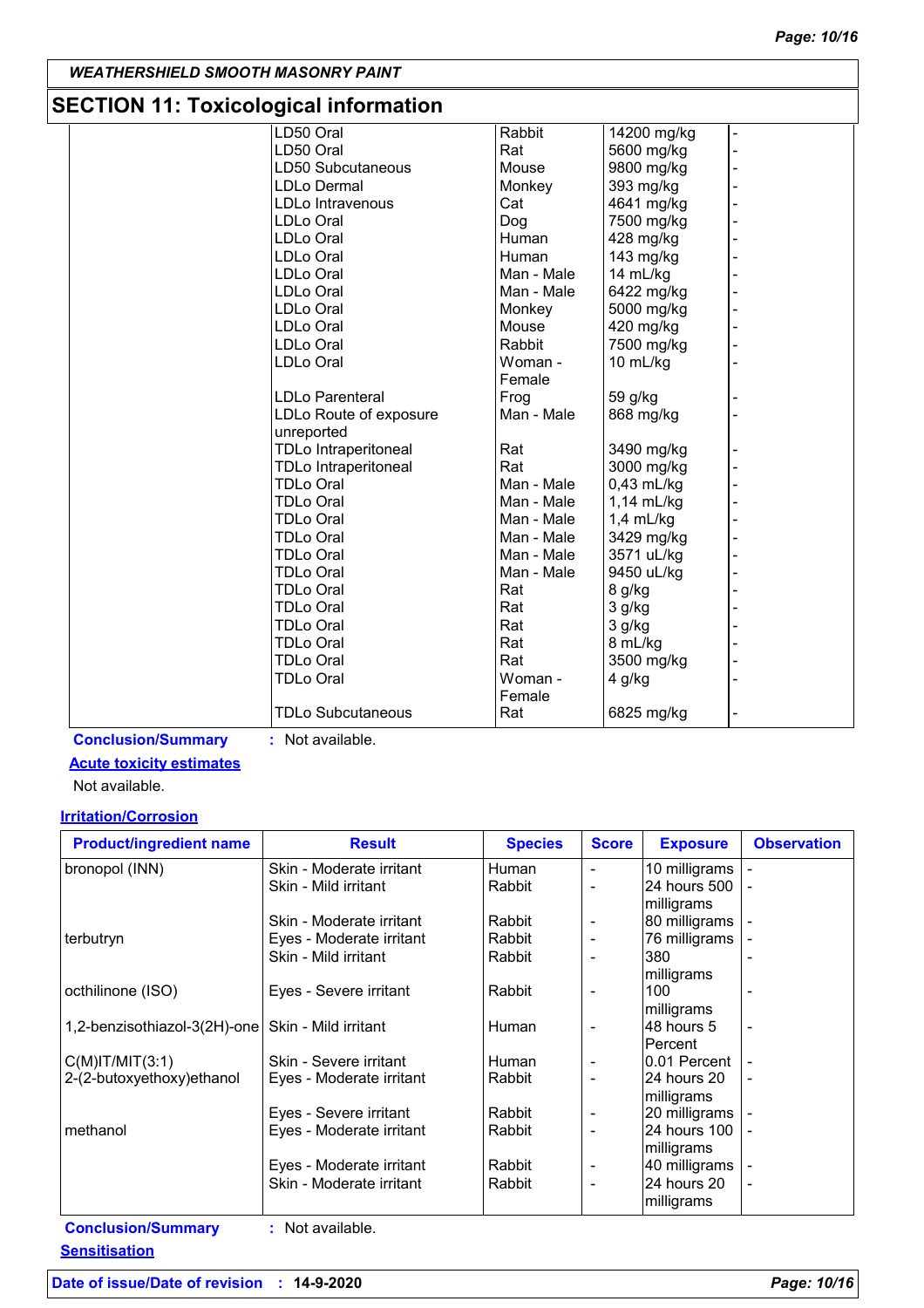## **SECTION 11: Toxicological information**

| <b>Conclusion/Summary</b>                               | : Not available. |
|---------------------------------------------------------|------------------|
| <b>Mutagenicity</b>                                     |                  |
| <b>Conclusion/Summary</b>                               | : Not available. |
| <b>Carcinogenicity</b>                                  |                  |
| <b>Conclusion/Summary</b>                               | : Not available. |
| <b>Reproductive toxicity</b>                            |                  |
| <b>Conclusion/Summary</b>                               | : Not available. |
| <b>Teratogenicity</b>                                   |                  |
| <b>Conclusion/Summary</b>                               | : Not available. |
| <b>Specific target organ toxicity (single exposure)</b> |                  |

| <b>Product/ingredient name</b> | <b>Category</b> | <b>Route of</b><br>exposure | <b>Target organs</b>                   |
|--------------------------------|-----------------|-----------------------------|----------------------------------------|
| bronopol (INN)                 | Category 3      | Not applicable.             | <b>Respiratory tract</b><br>irritation |

**Specific target organ toxicity (repeated exposure)**

Not available.

#### **Aspiration hazard**

Not available.

#### **Other information :**

: Not available.

## **SECTION 12: Ecological information**

#### **12.1 Toxicity**

There are no data available on the mixture itself. Do not allow to enter drains or watercourses.

The mixture has been assessed following the summation method of the CLP Regulation (EC) No 1272/2008 and is classified for eco-toxicological properties accordingly. See Sections 2 and 3 for details.

| <b>Product/ingredient name</b> | <b>Result</b>                       | <b>Species</b>                             | <b>Exposure</b> |
|--------------------------------|-------------------------------------|--------------------------------------------|-----------------|
| bronopol (INN)                 | Acute EC50 0,02 ppm Fresh water     | Algae - Scenedesmus                        | 96 hours        |
|                                |                                     | subspicatus                                |                 |
|                                | Acute EC50 1,6 ppm Fresh water      | Daphnia - Daphnia magna                    | 48 hours        |
|                                | Acute LC50 11,17 ppm Fresh water    | Fish - Lepomis macrochirus                 | 96 hours        |
|                                | Chronic NOEC 1,94 ppm               | Fish - Oncorhynchus mykiss                 | 49 days         |
| terbutryn                      | Acute EC50 1,4 to 2,66 mg/l         | Daphnia                                    | 48 hours        |
|                                | Acute IC50 0,0036 mg/l              | Algae - (Selenastrum<br>capricornutum      | 72 hours        |
|                                | Acute LC50 1,3 mg/l                 | Fish - Lepomis Macrochirus                 | 96 hours        |
|                                | Acute LC50 1,1 mg/l                 | Fish - Oncorhynchus Mykiss                 | 96 hours        |
| pyrithione zinc                | Acute EC50 0,51 µg/l Marine water   | Algae - Thalassiosira                      | 96 hours        |
|                                |                                     | pseudonana                                 |                 |
|                                | Acute EC50 8,25 ppb Fresh water     | Daphnia - Daphnia magna                    | 48 hours        |
|                                | Acute LC50 2,68 ppb Fresh water     | Fish - Pimephales promelas                 | 96 hours        |
|                                | Chronic EC10 0,36 µg/l Marine water | Algae - Thalassiosira<br>pseudonana        | 96 hours        |
|                                | Chronic NOEC 2,7 ppb Fresh water    | Daphnia - Daphnia magna                    | 21 days         |
| octhilinone (ISO)              | Acute EC50 107 ppb Fresh water      | Daphnia - Daphnia magna                    | 48 hours        |
|                                | Acute LC50 47 ppb Fresh water       | Fish - Oncorhynchus mykiss                 | 96 hours        |
|                                | Chronic NOEC 74 ppb Fresh water     | Daphnia - Daphnia magna                    | 21 days         |
|                                | Chronic NOEC 8,5 ppb                | Fish - Pimephales promelas                 | 35 days         |
| 1,2-benzisothiazol-3(2H)-one   | Acute EC50 1,5 mg/l                 | Daphnia - Daphnia magna                    | 48 hours        |
|                                | Acute EC50 0,4 mg/l                 | Daphnia - Pseudomonas putia                | 16 hours        |
|                                | Acute IC50 0,067 mg/l               | Algae - Pseudokirchneriella<br>subcapitata | 72 hours        |
|                                | Acute LC50 1,3 mg/l                 | Fish - Ochorhyncus mykiss                  | 96 hours        |
| methanol                       | Acute EC50 16,912 mg/l Marine water | Algae - Ulva pertusa                       | 96 hours        |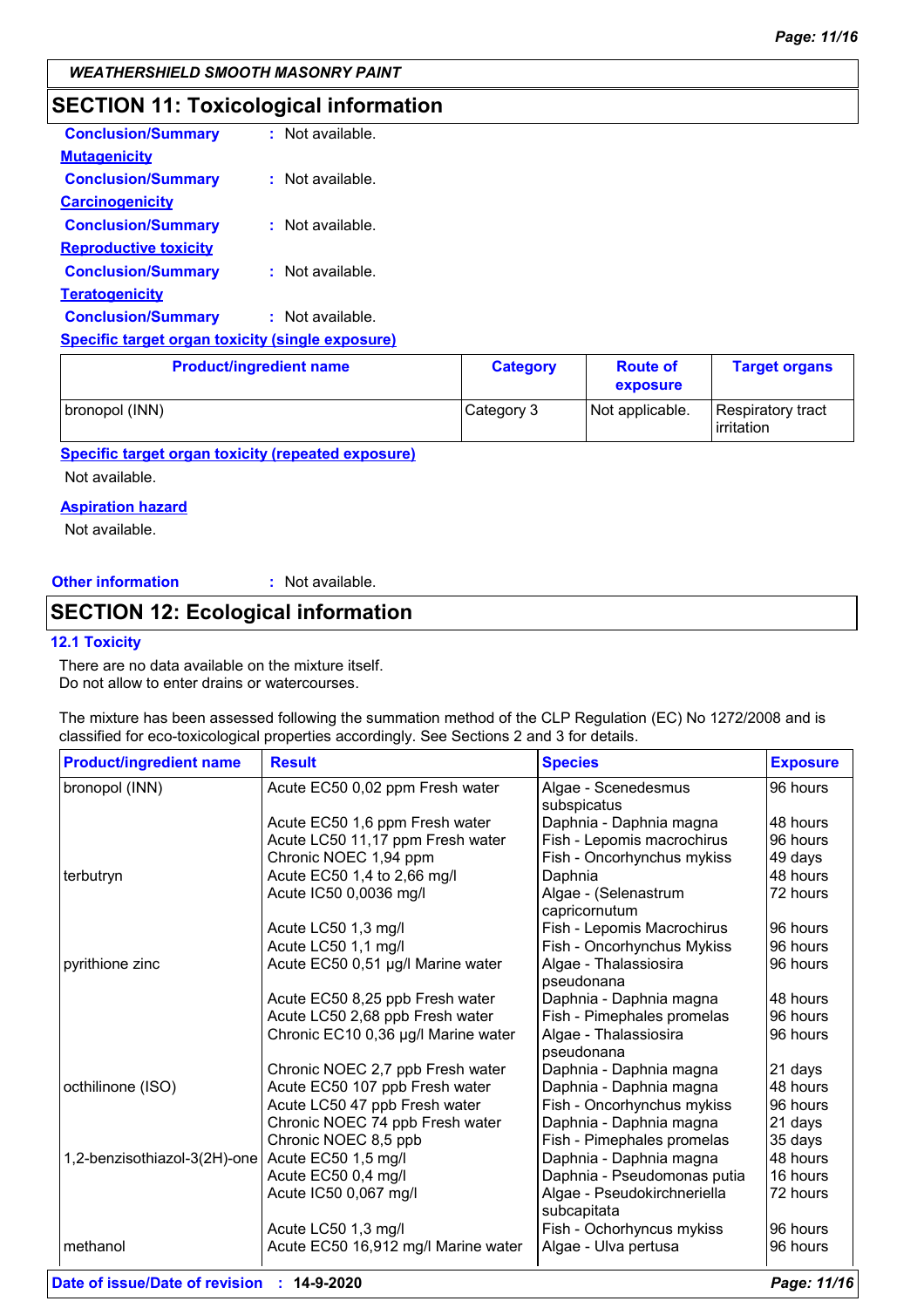## **SECTION 12: Ecological information**

| Acute EC50 24500000 µg/l Fresh water<br>Acute EC50 22200 mg/l Fresh water<br>Acute EC50 12835 mg/l Fresh water<br>Acute EC50 12700000 µg/l Fresh water<br>Acute EC50 13000000 µg/l Fresh water | Daphnia - Daphnia magna -<br>Larvae<br>Daphnia - Daphnia obtusa -<br>Neonate<br>Fish - Lepomis macrochirus<br>Fish - Lepomis macrochirus -<br>Juvenile (Fledgling, Hatchling,<br>Weanling)<br>Fish - Oncorhynchus mykiss -<br>Juvenile (Fledgling, Hatchling, | 48 hours<br>48 hours<br>96 hours<br>96 hours<br>96 hours                                                                                                                                                                         |
|------------------------------------------------------------------------------------------------------------------------------------------------------------------------------------------------|---------------------------------------------------------------------------------------------------------------------------------------------------------------------------------------------------------------------------------------------------------------|----------------------------------------------------------------------------------------------------------------------------------------------------------------------------------------------------------------------------------|
|                                                                                                                                                                                                |                                                                                                                                                                                                                                                               |                                                                                                                                                                                                                                  |
|                                                                                                                                                                                                |                                                                                                                                                                                                                                                               |                                                                                                                                                                                                                                  |
|                                                                                                                                                                                                |                                                                                                                                                                                                                                                               |                                                                                                                                                                                                                                  |
|                                                                                                                                                                                                |                                                                                                                                                                                                                                                               |                                                                                                                                                                                                                                  |
|                                                                                                                                                                                                |                                                                                                                                                                                                                                                               |                                                                                                                                                                                                                                  |
|                                                                                                                                                                                                |                                                                                                                                                                                                                                                               |                                                                                                                                                                                                                                  |
|                                                                                                                                                                                                |                                                                                                                                                                                                                                                               |                                                                                                                                                                                                                                  |
|                                                                                                                                                                                                |                                                                                                                                                                                                                                                               |                                                                                                                                                                                                                                  |
|                                                                                                                                                                                                |                                                                                                                                                                                                                                                               |                                                                                                                                                                                                                                  |
|                                                                                                                                                                                                | Weanling)                                                                                                                                                                                                                                                     |                                                                                                                                                                                                                                  |
| Acute LC50 2500000 µg/l Marine water                                                                                                                                                           | Crustaceans - Crangon                                                                                                                                                                                                                                         | 48 hours                                                                                                                                                                                                                         |
|                                                                                                                                                                                                | crangon - Adult                                                                                                                                                                                                                                               |                                                                                                                                                                                                                                  |
| Acute LC50 3289 mg/l Fresh water                                                                                                                                                               | Daphnia - Daphnia magna -                                                                                                                                                                                                                                     | 48 hours                                                                                                                                                                                                                         |
|                                                                                                                                                                                                | Neonate                                                                                                                                                                                                                                                       |                                                                                                                                                                                                                                  |
| Acute LC50 15,32 g/L Fresh water                                                                                                                                                               | Fish - Oreochromis                                                                                                                                                                                                                                            | 96 hours                                                                                                                                                                                                                         |
|                                                                                                                                                                                                | mossambicus - Adult                                                                                                                                                                                                                                           |                                                                                                                                                                                                                                  |
| Acute LC50 290 mg/l Fresh water                                                                                                                                                                | Fish - Danio rerio - Egg                                                                                                                                                                                                                                      | 96 hours                                                                                                                                                                                                                         |
|                                                                                                                                                                                                |                                                                                                                                                                                                                                                               | 96 hours                                                                                                                                                                                                                         |
|                                                                                                                                                                                                |                                                                                                                                                                                                                                                               | 96 hours                                                                                                                                                                                                                         |
|                                                                                                                                                                                                |                                                                                                                                                                                                                                                               | 96 hours                                                                                                                                                                                                                         |
|                                                                                                                                                                                                |                                                                                                                                                                                                                                                               | 96 hours                                                                                                                                                                                                                         |
|                                                                                                                                                                                                |                                                                                                                                                                                                                                                               | 96 hours                                                                                                                                                                                                                         |
|                                                                                                                                                                                                |                                                                                                                                                                                                                                                               | 96 hours                                                                                                                                                                                                                         |
|                                                                                                                                                                                                |                                                                                                                                                                                                                                                               | 96 hours                                                                                                                                                                                                                         |
|                                                                                                                                                                                                | Chronic NOEC 71 ppm Fresh water<br>Chronic NOEC 1400 ppm Fresh water<br>Chronic NOEC 410 ppm Fresh water<br>Chronic NOEC 24 ppm Fresh water<br>Chronic NOEC 9,96 mg/l Marine water<br>Acute LC50 18 mg/l<br>Acute LC50 19 mg/l                                | Algae - Heterosigma akashiwo<br>Algae - Skeletonema costatum<br>Algae - Prorocentrum minimum<br>Algae - Eutreptiella sp.<br>Algae - Ulva pertusa<br>Fish - Lepomis macrochirus<br>Fish - Pimephales promelas<br>: Not available. |

#### **12.2 Persistence and degradability**

**Conclusion/Summary :** Not available.

#### **12.3 Bioaccumulative potential**

| <b>Product/ingredient name</b> | $LogP_{ow}$ | <b>BCF</b> | <b>Potential</b> |
|--------------------------------|-------------|------------|------------------|
| bronopol (INN)                 | 0,18        |            | low              |
| terbutryn                      | 3,74        |            | low              |
| pyrithione zinc                | 0,9         |            | low              |
| octhilinone (ISO)              | 2,45        |            | low              |
| 2-(2-butoxyethoxy) ethanol     |             |            | low              |
| methanol                       | $-0,77$     | ~10        | low              |
| vinyl acetate                  | 0,73        | 3,16       | low              |

| <b>12.4 Mobility in soil</b>                                         |                  |
|----------------------------------------------------------------------|------------------|
| <b>Soil/water partition</b><br><b>coefficient</b> (K <sub>oc</sub> ) | : Not available. |
| <b>Mobility</b>                                                      | : Not available. |

### **12.5 Results of PBT and vPvB assessment**

| <b>PBT</b>                        | : Not applicable.                                          |
|-----------------------------------|------------------------------------------------------------|
|                                   | P: Not available. B: Not available. T: Not available.      |
| <b>vPvB</b>                       | : Not applicable.<br>vP: Not available. vB: Not available. |
| <b>12.6 Other adverse effects</b> | : No known significant effects or critical hazards.        |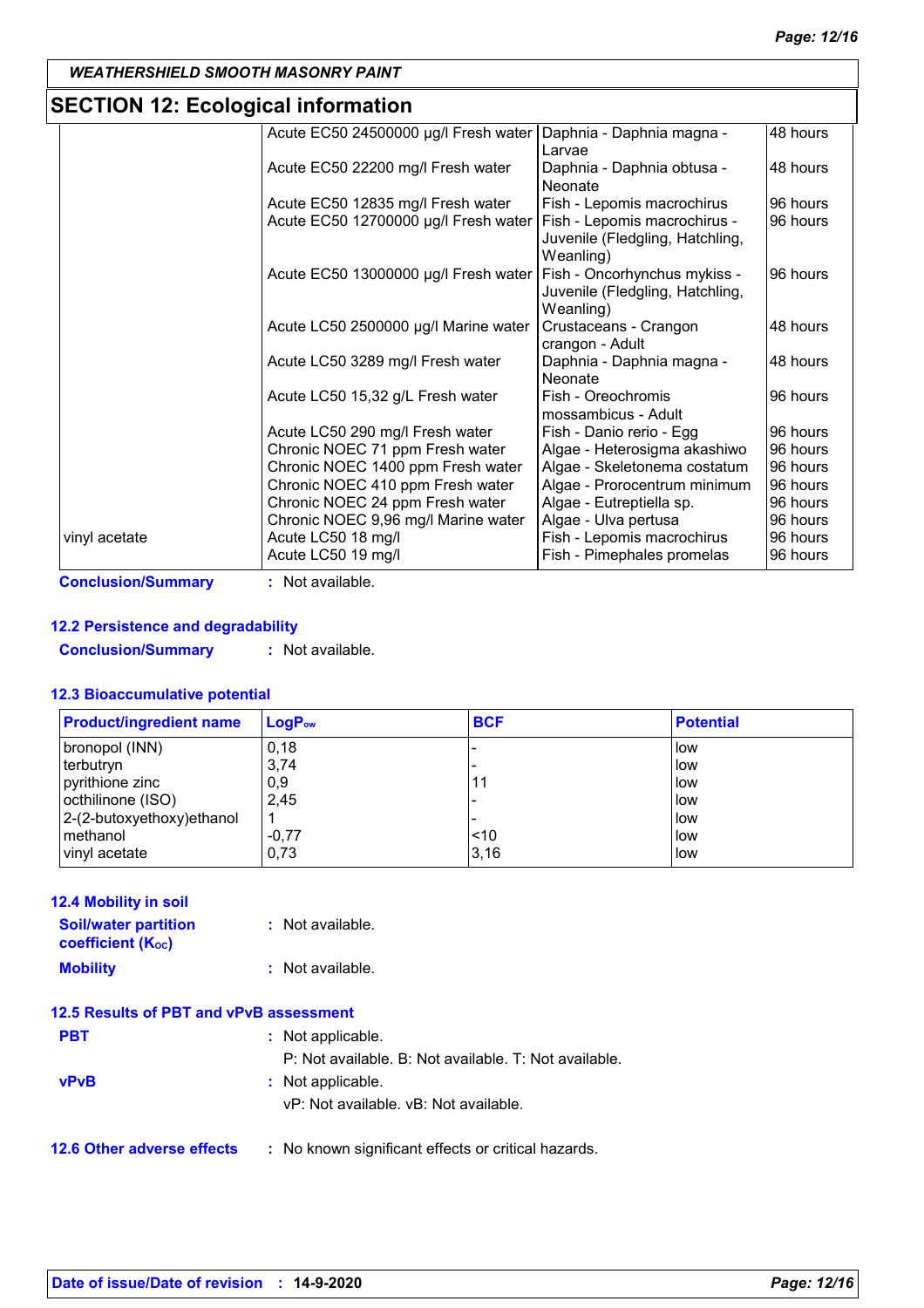## **SECTION 13: Disposal considerations**

The information in this section contains generic advice and guidance. The list of Identified Uses in Section 1 should be consulted for any available use-specific information provided in the Exposure Scenario(s).

#### **13.1 Waste treatment methods**

| <b>Product</b>                 |                                    |                                                                                                                                                                                                                                                                                                                                                                                                                                                                                                              |
|--------------------------------|------------------------------------|--------------------------------------------------------------------------------------------------------------------------------------------------------------------------------------------------------------------------------------------------------------------------------------------------------------------------------------------------------------------------------------------------------------------------------------------------------------------------------------------------------------|
| <b>Methods of disposal</b>     | all authorities with jurisdiction. | The generation of waste should be avoided or minimised wherever possible.<br>Disposal of this product, solutions and any by-products should at all times comply<br>with the requirements of environmental protection and waste disposal legislation<br>and any regional local authority requirements. Dispose of surplus and non-<br>recyclable products via a licensed waste disposal contractor. Waste should not be<br>disposed of untreated to the sewer unless fully compliant with the requirements of |
| <b>Hazardous waste</b>         |                                    | : The classification of the product may meet the criteria for a hazardous waste.                                                                                                                                                                                                                                                                                                                                                                                                                             |
| <b>Disposal considerations</b> |                                    | Do not allow to enter drains or watercourses.<br>Dispose of according to all federal, state and local applicable regulations.<br>If this product is mixed with other wastes, the original waste product code may no<br>longer apply and the appropriate code should be assigned.<br>For further information, contact your local waste authority.                                                                                                                                                             |
| <b>Packaging</b>               |                                    |                                                                                                                                                                                                                                                                                                                                                                                                                                                                                                              |
| <b>Methods of disposal</b>     | when recycling is not feasible.    | : The generation of waste should be avoided or minimised wherever possible. Waste<br>packaging should be recycled. Incineration or landfill should only be considered                                                                                                                                                                                                                                                                                                                                        |
| <b>Disposal considerations</b> | national legal provisions.         | Using information provided in this safety data sheet, advice should be obtained from<br>the relevant waste authority on the classification of empty containers.<br>Empty containers must be scrapped or reconditioned.<br>Dispose of containers contaminated by the product in accordance with local or                                                                                                                                                                                                      |
| <b>Type of packaging</b>       |                                    | European waste catalogue (EWC)                                                                                                                                                                                                                                                                                                                                                                                                                                                                               |
| <b>CEPE Paint Guidelines</b>   | 15 01 10*                          | packaging containing residues of or contaminated by<br>hazardous substances                                                                                                                                                                                                                                                                                                                                                                                                                                  |
| <b>Special precautions</b>     |                                    | : This material and its container must be disposed of in a safe way. Care should be<br>taken when handling emptied containers that have not been cleaned or rinsed out.<br>Empty containers or liners may retain some product residues. Avoid dispersal of<br>spilt material and runoff and contact with soil, waterways, drains and sewers.                                                                                                                                                                 |

## **SECTION 14: Transport information**

## **Information pertaining to IATA and ADN is considered not relevant since the material is not packaged in the correct approved packaging required of these methods of transport.**

|                                                           | <b>ADR</b>      | <b>IMDG</b>     |
|-----------------------------------------------------------|-----------------|-----------------|
| 14.1 UN number                                            | Not regulated.  | Not regulated.  |
| 14.2 UN proper<br>shipping name                           | Not applicable. | Not applicable. |
| <b>14.3 Transport</b><br>hazard class(es)<br><b>Class</b> | Not applicable. | Not applicable. |
| <b>Subsidiary class</b>                                   |                 |                 |
| <b>14.4 Packing group</b>                                 | Not applicable. | Not applicable. |
| 14.5<br><b>Environmental</b><br><b>hazards</b>            |                 |                 |
| Date of issue/Date of revision                            | 14-9-2020<br>÷. | Page: 13/16     |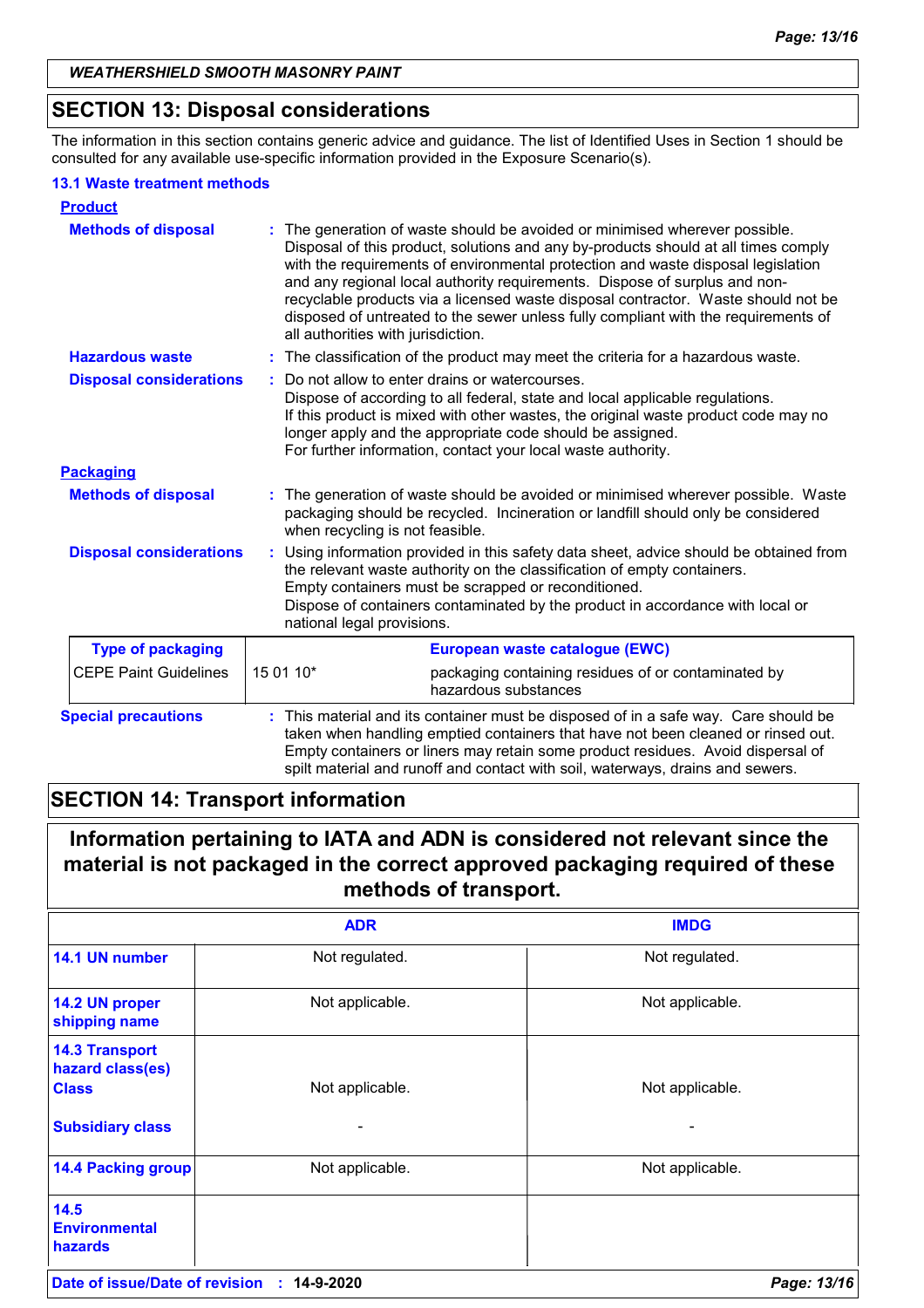## **Information pertaining to IATA and ADN is considered not relevant since the material is not packaged in the correct approved packaging required of these methods of transport.**

| <b>Marine pollutant</b>                                                                                   | No.                                                                                                                                                                                                                    | No.             |
|-----------------------------------------------------------------------------------------------------------|------------------------------------------------------------------------------------------------------------------------------------------------------------------------------------------------------------------------|-----------------|
| <b>Marine pollutant</b><br>substances                                                                     |                                                                                                                                                                                                                        | Not available.  |
| <b>14.6 Special</b><br>precautions for<br><b>user</b>                                                     | Transport within user's premises: always<br>transport in closed containers that are upright<br>and secure. Ensure that persons transporting<br>the product know what to do in the event of an<br>accident or spillage. |                 |
| <b>HI/Kemler number</b>                                                                                   | Not available.                                                                                                                                                                                                         |                 |
| <b>Emergency</b><br>schedules (EmS)                                                                       |                                                                                                                                                                                                                        | Not applicable. |
| 14.7 Transport in bulk<br>: Not applicable.<br>according to Annex II of<br><b>MARPOL and the IBC Code</b> |                                                                                                                                                                                                                        |                 |
| <b>Additional</b><br>information                                                                          |                                                                                                                                                                                                                        |                 |
|                                                                                                           |                                                                                                                                                                                                                        |                 |

## **SECTION 15: Regulatory information**

**15.1 Safety, health and environmental regulations/legislation specific for the substance or mixture**

#### **EU Regulation (EC) No. 1907/2006 (REACH)**

**Annex XIV - List of substances subject to authorisation**

#### **Annex XIV**

None of the components are listed, or the component present is below its threshold.

#### **Substances of very high concern**

None of the components are listed, or the component present is below its threshold.

**Annex XVII - Restrictions : Not applicable.** 

**on the manufacture, placing on the market and use of certain dangerous substances, mixtures and articles**

#### **Other EU regulations**

**VOC for Ready-for-Use Mixture :** Not applicable.

**Ozone depleting substances (1005/2009/EU)**

Not listed.

**Prior Informed Consent (PIC) (649/2012/EU)**

Not listed.

#### **Seveso Directive**

This product is not controlled under the Seveso Directive.

#### **International regulations**

**Chemical Weapon Convention List Schedules I, II & III Chemicals**

Not listed.

#### **Montreal Protocol (Annexes A, B, C, E)**

Not listed.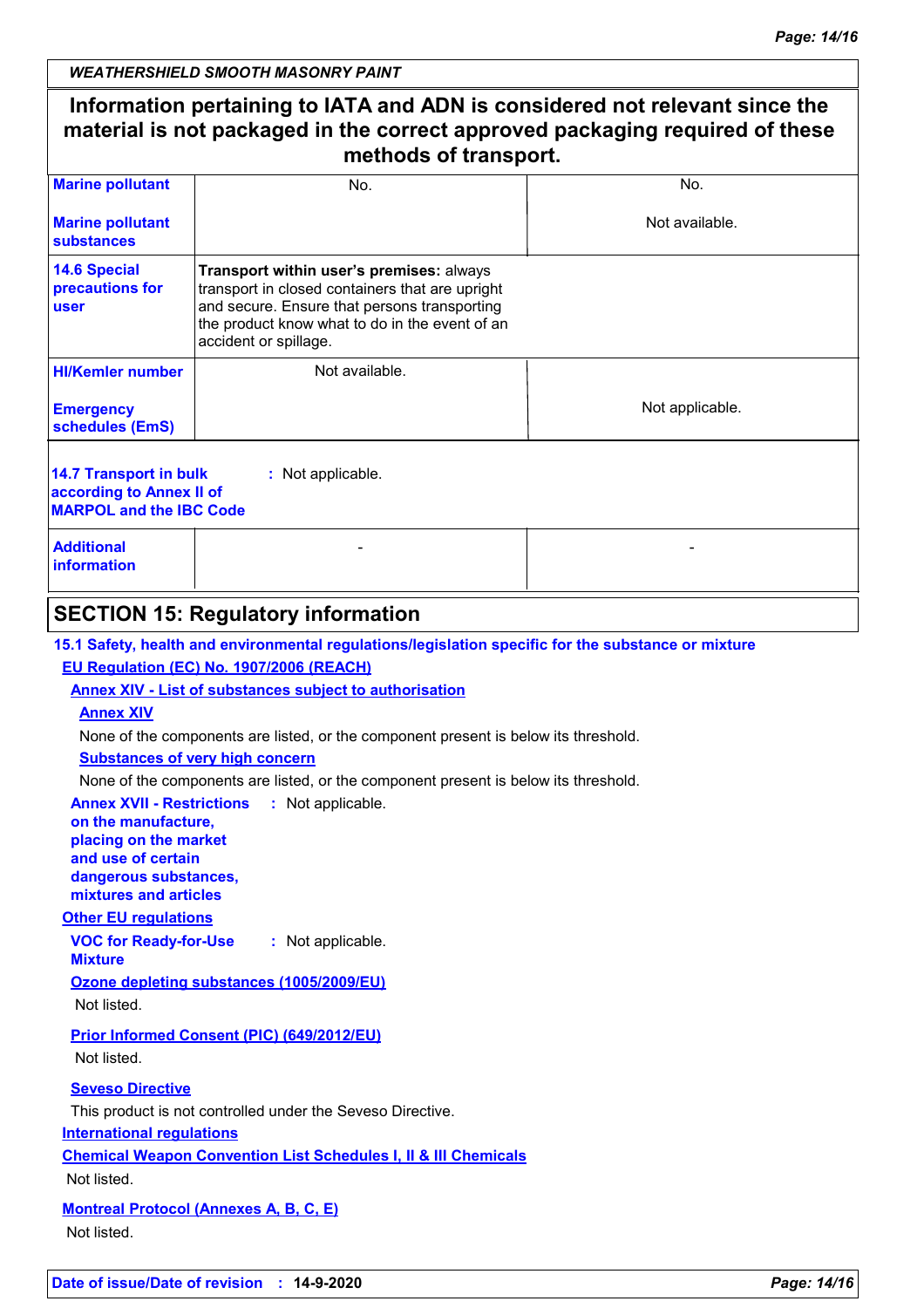#### **SECTION 15: Regulatory information**

**Stockholm Convention on Persistent Organic Pollutants** Not listed.

**Rotterdam Convention on Prior Informed Consent (PIC)** Not listed.

#### **UNECE Aarhus Protocol on POPs and Heavy Metals**

Not listed.

## **15.2 Chemical safety** : No Chemical Safety Assessment has been carried out.

**assessment**

#### **SECTION 16: Other information**

#### **CEPE code :** 1

 $\nabla$  Indicates information that has changed from previously issued version.

|  | <b>Abbreviations and acronyms : ATE = Acute Toxicity Estimate</b>             |
|--|-------------------------------------------------------------------------------|
|  | CLP = Classification, Labelling and Packaging Regulation [Regulation (EC) No. |
|  | 1272/2008]                                                                    |
|  | DMEL = Derived Minimal Effect Level                                           |
|  | DNEL = Derived No Effect Level                                                |
|  | EUH statement = CLP-specific Hazard statement                                 |
|  | PBT = Persistent, Bioaccumulative and Toxic                                   |
|  | PNEC = Predicted No Effect Concentration                                      |
|  | <b>RRN = REACH Registration Number</b>                                        |
|  | vPvB = Very Persistent and Very Bioaccumulative                               |

#### **Procedure used to derive the classification according to Regulation (EC) No. 1272/2008 [CLP/GHS]**

| <b>Classification</b>   | <b>Justification</b> |
|-------------------------|----------------------|
| Aquatic Chronic 3, H412 | Calculation method   |

#### **Full text of abbreviated H statements**

| H225        | Highly flammable liquid and vapour.                   |
|-------------|-------------------------------------------------------|
| H301        | Toxic if swallowed.                                   |
| H302        | Harmful if swallowed.                                 |
| H310        | Fatal in contact with skin.                           |
| <b>H311</b> | Toxic in contact with skin.                           |
| H312        | Harmful in contact with skin.                         |
| H314        | Causes severe skin burns and eye damage.              |
| H315        | Causes skin irritation.                               |
| H317        | May cause an allergic skin reaction.                  |
| H318        | Causes serious eye damage.                            |
| H319        | Causes serious eye irritation.                        |
| H330        | Fatal if inhaled.                                     |
| H331        | Toxic if inhaled.                                     |
| H332        | Harmful if inhaled.                                   |
| H335        | May cause respiratory irritation.                     |
| H351        | Suspected of causing cancer.                          |
| H370        | Causes damage to organs.                              |
| H400        | Very toxic to aquatic life.                           |
| H410        | Very toxic to aquatic life with long lasting effects. |
| H412        | Harmful to aquatic life with long lasting effects.    |

**Full text of classifications [CLP/GHS]**